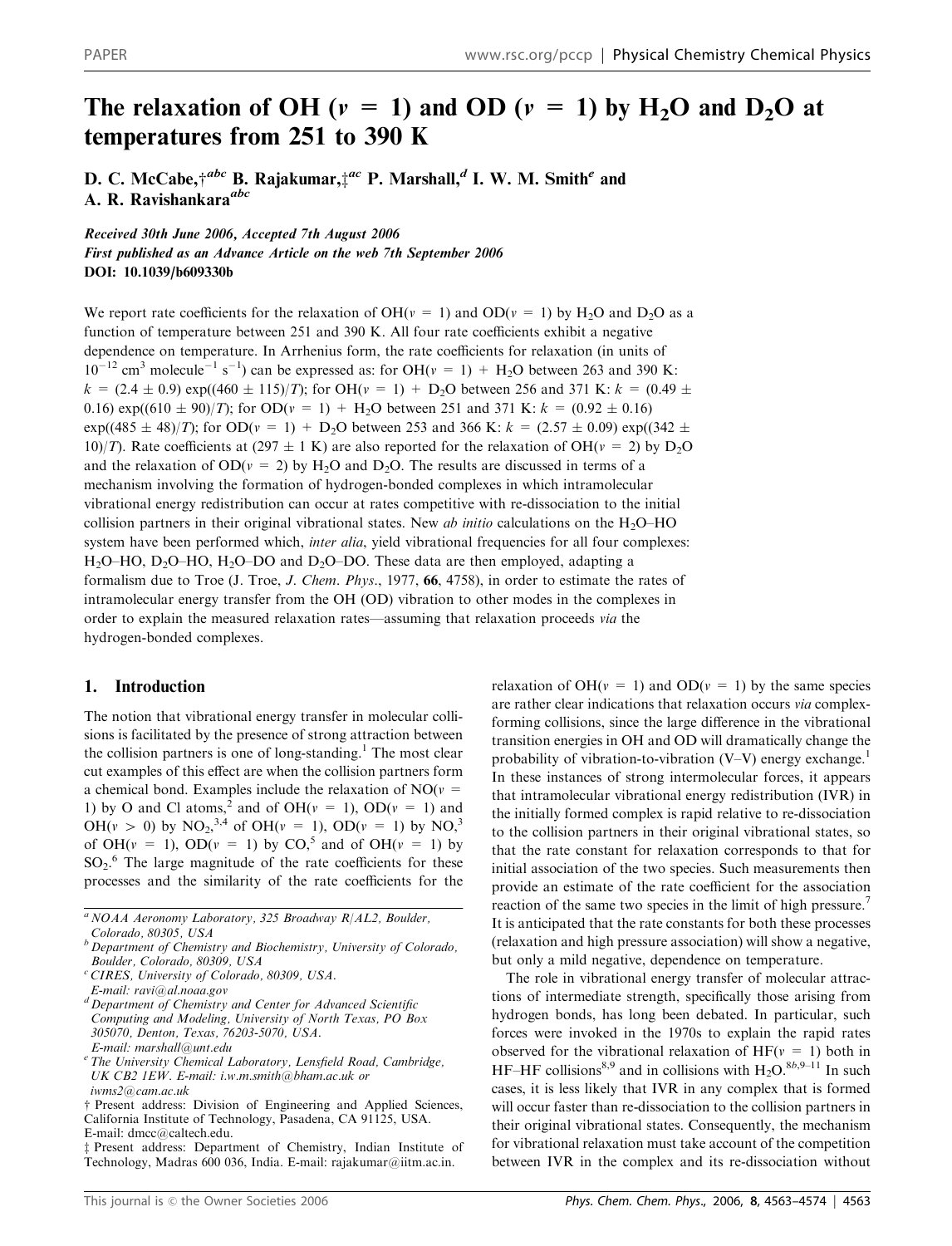**Table 1** Predicted dissociation energies  $(D_0/kJ \text{ mol}^{-1})$  and bonding enthalpies  $(\Delta_r H^0{}_{298}/kJ \text{ mol}^{-1})$  of OH-H<sub>2</sub>O complexes

| $H_2O-HO^2A'$               |                                                         | $H_2O-HO^2A''$             |                                                           |                              | HOH-OH $2A''$                             |                                  |  |
|-----------------------------|---------------------------------------------------------|----------------------------|-----------------------------------------------------------|------------------------------|-------------------------------------------|----------------------------------|--|
| $D_0/kJ$ mol <sup>-1</sup>  | $\Delta_r H_{\rm 298}^{\rm 0}/\rm kJ$ mol <sup>-1</sup> | $D_0/kJ$ mol <sup>-1</sup> | $\Delta_{\rm r}H_{298}^{0}/\mathrm{kJ}$ mol <sup>-1</sup> | $D_0/kJ$ mol <sup>-1</sup>   | $\Delta_r H_{298}^0/kJ$ mol <sup>-1</sup> | Ref.                             |  |
| $15.7^a$<br>$21.3 - 23.8$   | $-(17.2-18.0)$<br>-9.9 <sup>bc</sup>                    | $13.9^{a}$                 | $-6.9^{bc}$                                               | 9.0 <sup>a</sup>             | $-(8.8-9.6)$<br>-4.7 <sup>bc</sup>        | 18e<br>18f, h<br>18d             |  |
| $17.6 - 18.0^d$<br>$15.5^a$ | $-(20.5-20.9)^b$<br>$-18.0^a$                           | $D_e = 22.2$               |                                                           | $D_e = 14.6$<br>$D_e = 14.6$ | $-8.8$<br>$-10.9b$                        | 18 <i>b</i><br>18a<br>18g<br>18c |  |

<sup>a</sup> As calculated using the reported value for  $D_e$  and the reported vibrational frequencies. <sup>b</sup> As calculated using the reported value of  $\Delta_r E_{298}^0$  $(\Delta_r H_{298}^0 = \Delta_r E_{298}^0 - RT$  since one mole of gas is lost in the reaction). <sup>c</sup> Based on the reported  $D_e$  and vibrational frequencies, the value of  $\Delta_r E_{298}^0$ these authors reported appears to be erroneous; the value of  $\Delta_r H_{298}^0$  listed here is based on their reported  $\Delta_r E_{298}^0$ .  $^d$  As calculated using the reported values of  $D<sub>e</sub>$  and by reproducing the reported electronic structure calculation to retrieve the predicted frequencies.

loss of the initial vibrational excitation. This mechanism is akin to that for collisionally stabilised association, with IVR taking the place of collisional stabilisation. In the limit where IVR is much slower than re-dissociation, one would expect a rather strong negative temperature-dependence of the relaxation rate constant, as for association reactions in the low pressure limit.<sup>7</sup> Once again, comparisons of rate constants for hydrogenated and deuterated species, as well as measurements of the temperature-dependence of the relaxation rate, can provide useful information by altering the energy discrepancies for any V–V relaxation channels.

Recently, we reported a rather extensive study of the relaxation of  $OH(v = 1)$  and  $OD(v = 1)$  by  $HNO<sub>3</sub>$  and  $DNO<sub>3</sub>$ .<sup>12</sup> Rate coefficients for removal of the vibrationally excited radicals were measured for all four pairs of colliders in the temperature range from 253 to 383 K. All four rate coefficients exhibit a fairly strong negative dependence on temperature. It was concluded that removal of the vibrationally excited OH (OD) radicals occurs via the formation of hydrogen-bonded cyclic complexes that had previously been invoked $^{13}$  to explain the unusual temperature- and pressuredependence of the rate constant for the chemical reaction of  $OH(v = 0)$  with  $HNO<sub>3</sub>$ . However, in contrast to the systems where a strong chemical bond forms between the collision partners, in this case it was proposed that IVR and redissociation without loss of vibrational excitation in the OH (OD) radical occurred at comparable rates, so that the rate coefficients for relaxation were less than those for formation of the energised complex.

In the present paper, we report the results of a similar investigation to that on the OH( $v = 1$ ), OD( $v = 1$ ) +  $HNO<sub>3</sub>$ ,  $DNO<sub>3</sub>$  system; this time on the relaxation of OH( $v = 1$ ) and OD( $v = 1$ ) by H<sub>2</sub>O and by D<sub>2</sub>O. Recently, there have been two reports $14,15$  of the observation of the H2O–HO hydrogen-bonded species by gas-phase rotational spectroscopy. In addition, there have been two reports<sup>16</sup> of the infrared spectrum of  $H_2O-HO$  in solid argon matrices, as well as investigations<sup>17</sup> of the potential energy surface for  $H_2O-HO$ using photoelectron spectroscopy. However, there has been no experimental determination of the dissociation energy of the hydrogen-bonded complex.

There have also been several theoretical studies $18,19$  of the H2O–HO and HOH–OH hydrogen-bonded complexes. The dissociation energies ( $D_0$ ) and bond enthalpies ( $\Delta_f H^0$ <sub>298</sub>) suggested by these studies are summarised in Table 1. Several minima have been located on the potential energy surface. The consensus view (for example, ref. 18g) is that the lowest minimum is associated with a structure of  $A'$  symmetry in which the OH radical acts as the proton donor and the water molecule the proton acceptor (which we shall refer to as  $H<sub>2</sub>O-HO$ , with a slightly weaker bond associated with the  $A^2A''$  complex in which the roles are reversed; *i.e.*, H<sub>2</sub>O is the proton donor and OH the proton acceptor (which we shall refer to as HOH–OH). In part, these theoretical studies focus on the path and energy barrier for the isotopic exchange reaction,  $HO + H'OH'' \rightarrow HOH' + OH''$ . Masgrau et al.<sup>18d</sup> concluded that this reaction proceeds via formation of the hydrogen-bonded  $H_2O$ – $HO$  species followed by tunnelling through a substantial barrier to form the products. In addition, they estimated a rate constant for association to this complex of  $3.7 \times 10^{-10}$  cm<sup>3</sup> molecule<sup>-1</sup> s<sup>-1</sup>.

In the present work, rate coefficients for vibrational relaxation were measured using pulsed laser photolysis (PLP) to generate vibrationally excited OH (OD) and pulsed laserinduced fluorescence (PLIF) to detect the vibrationally excited radicals. This technique is quite similar to that which we employed to measure the rate coefficients for vibration relaxation of OH( $v = 1$ ) and OD( $v = 1$ ) by HNO<sub>3</sub> and DNO<sub>3</sub>.<sup>12</sup> Using this method, we have measured rate coefficients, at temperatures between 251 and 390 K, for the following processes:

$$
OH(v = 1) + H_2O \rightarrow loss of OH(v = 1)
$$
 (1a)

$$
OH(v = 1) + D_2O \rightarrow loss of OH(v = 1)
$$
 (2a)

$$
OD(v = 1) + H_2O \rightarrow loss of OD(v = 1)
$$
 (3a)

$$
OD(v = 1) + D2O \rightarrow loss of OD(v = 1)
$$
 (4a)

In general, the photochemistries that were used to produce  $OH(v = 1)$  and  $OD(v = 1)$  also produce significant amounts of the radicals in the  $(v = 2)$  vibrational state. We took advantage of this to measure the previously unreported rate coefficients at ca. 298 K for the following relaxation processes:

$$
OH(v = 2) + D_2O \rightarrow loss \text{ of } OH(v = 2)
$$
 (2b)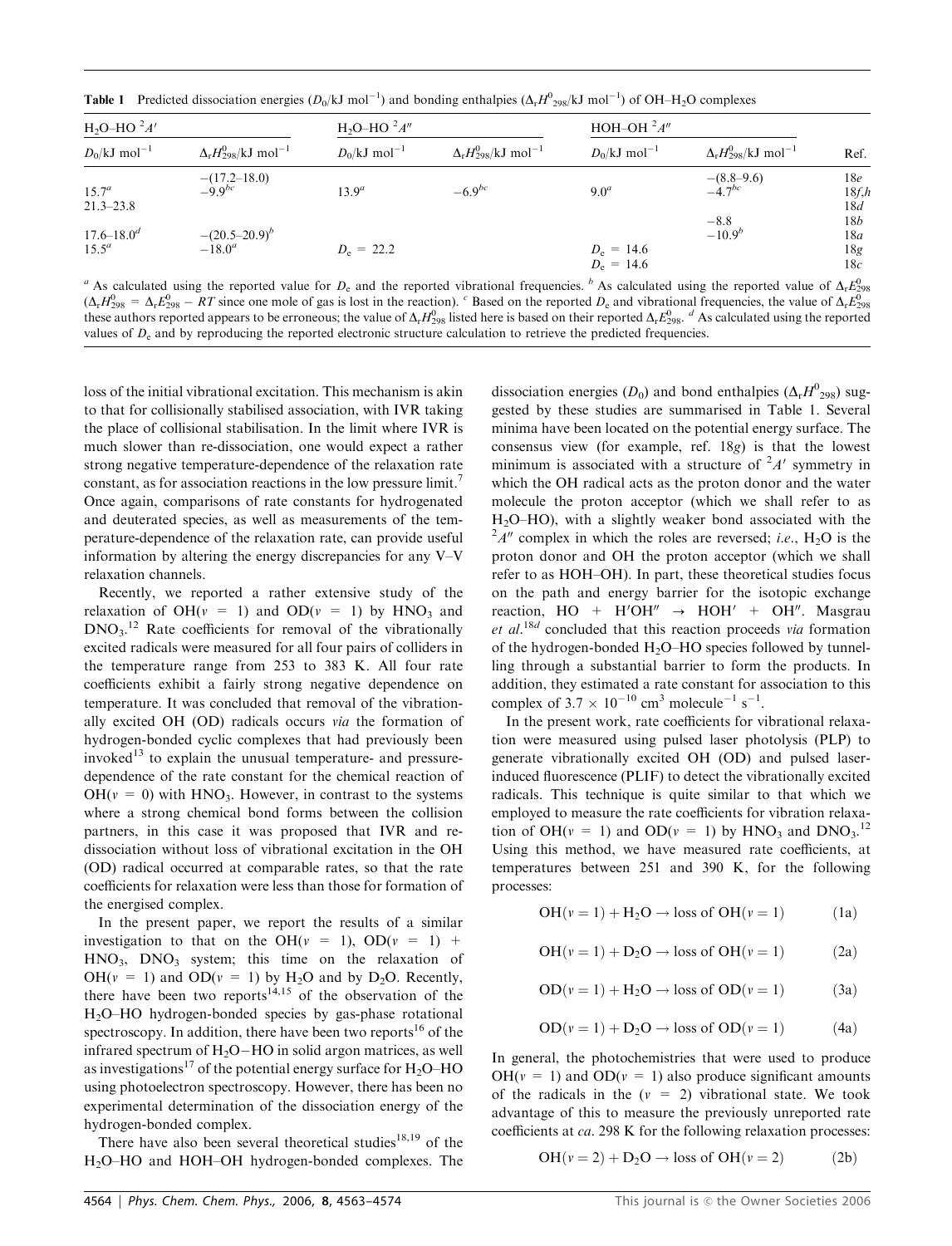$$
OD(v = 2) + H2O \rightarrow loss of OD(v = 2)
$$
 (3b)

$$
OD(v = 2) + D2O \rightarrow loss of OD(v = 2)
$$
 (4b)

## 2. Experimental details

Rate coefficients for the processes represented by eqns (1) to (4) were measured using pulsed laser photolytic methods to produce OH( $v > 0$ ) or OD( $v > 0$ ) and pulsed LIF to detect OH or OD radicals in specific vibrational levels. Gas mixtures, containing the species required to create the vibrationally excited radicals and  $H_2O$  or  $D_2O$ , were diluted to total pressures in the range 22 to 34 Torr with helium and flowed slowly through the reaction cell. The excess of He ensured complete translational and rotational equilibration of species, on a time scale much shorter than that associated with the kinetic observations that we report, but did not cause significant quenching of the LIF signals. The flow rate was fast enough to ensure that a fresh sample of gas mixture was exposed to successive shots from the photolysis laser. The apparatus which was employed in the present study has been used in numerous previous kinetic studies, including that in which rate coefficients were measured for the relaxation of  $OH(v = 1)$  and  $OD(v = 1)$  by  $HNO<sub>3</sub>$  and  $DNO<sub>3</sub>,<sup>12</sup>$  and it is described in detail elsewhere.<sup>20</sup> Here we focus on those aspects of our experimental procedure that were required for the present measurements.

Since it is not straightforward to generate vibrationally excited OH (OD) radicals by direct photolysis of  $H_2O$  $(D_2O)$ , it was necessary to include other photolytes in the gas mixtures; these are listed in Table 2. For measurements on process (1a), the relaxation of OH( $v = 1$ ) by H<sub>2</sub>O, three different schemes were used to generate  $OH(v = 1)$ : (i) the direct photolysis of  $HNO_3$ ; (ii) the direct photolysis of  $H_2O_2$ ; and (iii) the reaction between  $O(^{1}D)$  atoms, produced from ozone photolysis, and  $H_2O$ . In all cases, photolysis was performed with the 248 nm output of an excimer laser operating on KrF. The excimer laser beam (ca. 20–80 mJ per pulse and with a cross-sectional area of  $ca$ . 1.5 cm<sup>2</sup>) was directed perpendicular to the gas flow. Photolysis of  $HNO<sub>3</sub>$  at

Table 2 Source chemistry for production of vibrationally excited OH/OD

| Process studied       | Photo vte(s)   | $S$ pecies <sup><math>a</math></sup><br>reacting<br>with $O(^1D)$ | Maximum<br>$\nu$ level<br>accessible |
|-----------------------|----------------|-------------------------------------------------------------------|--------------------------------------|
| $OH(v = 1) + H2O$     | $HNO3, H2O2$   |                                                                   | $7.7^{b}$                            |
| $OH(v = 1) + H2O$     | O <sub>3</sub> | H <sub>2</sub> O                                                  | 3                                    |
| $OH(v = 1, 2) + D2O$  | O <sub>3</sub> | CH <sub>4</sub>                                                   | 4                                    |
| $OD(v = 1, 2) + H_2O$ | O <sub>3</sub> | CD <sub>4</sub>                                                   | 6                                    |
| $OD(v = 1, 2) + D_2O$ | O <sub>3</sub> | D <sub>2</sub> O                                                  |                                      |

 $\alpha$  Species which reacts with O( $\rm ^1D$ ) to produce vibrationally excited OH (OD).  $\bar{b}$  Although these are the highest levels accessible energetically from photodissociation at 248 nm, the yield of OH( $v > 0$ ) is small from both these photodissociations. The highest vibrational levels that have been observed to be populated are  $v = 2$  from HNO<sub>3</sub> and  $v = 1$ from  $H_2O_2$ . There is further discussion in the text.

248 nm is known to generate a small fraction  $(ca. 1\%)$  of OH in  $v = 1$ , roughly half that amount in  $v = 2$ , and little or none in higher vibrational levels.<sup>12</sup> The yield of OH( $v = 1$ ) from photolysis of  $H_2O_2$  at 248 nm is reported<sup>21</sup> to be less than 1%. Evidence from our own work indicates that the yield in higher vibrational levels is negligible. Moreover, using this source, the  $OH(v = 1)$  LIF signal levels were quite low, indicating that the relative yield of  $OH(v = 1)$  is significantly smaller from the photolysis of  $H_2O_2$  than it is from  $HNO_3$ .

In experiments on the relaxation of  $OH(v)$  by D<sub>2</sub>O and of OD(v) by H<sub>2</sub>O and D<sub>2</sub>O, reactions of O(<sup>1</sup>D) were used to generate the vibrationally excited radicals, as indicated in Table 2. The reactions of  $O(^1D)$  with H<sub>2</sub>O, D<sub>2</sub>O, CH<sub>4</sub>, and CD4 all produce vibrationally excited OH or OD in significant yields. Furthermore, the photolysis cross section of  $O_3$  and the quantum yield for production of  $O(^1D)$  at 248 nm are both large. These factors combine to allow significant production of vibrationally excited OH or OD while using relatively small concentrations of photolytic precursors. This is important because species such as  $H_2O$ ,  $D_2O$ ,  $HNO_3$ ,  $DNO_3$ , and, to a lesser extent,  $CH_4$  and  $CD_4$ , efficiently quench the electronically excited  $A^2\Sigma^+$  state of OH (OD) which is excited during the LIF detection of vibrationally excited OH (OD) in our experiments. CH<sub>4</sub> and CD<sub>4</sub>, instead of H<sub>2</sub>O and D<sub>2</sub>O, were used as precursors of vibrationally excited OH and OD for measurements of processes (2) and (3) primarily because  $CH<sub>4</sub>$  $(CD_4)$  electronically quenches  $A^2\Sigma^+$  OH (OD) less efficiently than  $H<sub>2</sub>O$  (D<sub>2</sub>O).

With the exception of  $H_2O_2$  photolysis, all of the sources of  $OH(v = 1)$  and  $OD(v = 1)$  produce the radicals in vibrational states above  $v = 1$ . Table 2 shows the highest thermodynamically accessible vibrational state for the OH (OD) product of the  $O(^{1}D)$  reactions that we used. (For  $O(^{1}D) + H<sub>2</sub>O$ , a small yield of OH( $v = 3$ ) is observed,<sup>22</sup> although this reaction is slightly endothermic.) Previous work has shown that the yield of OH( $v \ge 2$ ) is significant for O(<sup>1</sup>D) + H<sub>2</sub>O<sup>23</sup> and  $O(^{1}D)$  + CH<sub>4</sub>,<sup>24</sup> and that the yield of OD ( $v \ge 2$ ) is significant from  $O(^{1}D)$  +  $D_2O^{25}$  We are not aware of any reports of the yield of OD( $v \ge 1$ ) from O(<sup>1</sup>D) + CD<sub>4</sub>, but we observed that significant OD is produced in at least  $v = 1, 2, 3$ .

The presence of OH or OD in levels above  $v = 1$  presents a significant complication in our measurements of rate coefficients for the relaxation of OH( $v = 1$ ) and OD( $v = 1$ ), because radicals in these higher vibrational states are relaxed into  $(v = 1)$  as the population in that level is being simultaneously removed. Thus, the temporal profiles for the vibrationally excited radicals are not single-exponential decays. The analysis of these temporal profiles is discussed in the next section.

Vibrationally excited OH (OD) radicals were observed using LIF. The second harmonic of a tuneable dye laser pumped by the second harmonic of a pulsed Nd:YAG laser ( $\lambda = 532$  nm) was passed through the reaction cell, perpendicular to both the gas flow and the photolysis laser. This probe laser excited a specific rotational line in the  $A^2\Sigma^+(v = 0) \leftarrow X^2\Pi(v = 1)$ band of OH or OD, in order to detect OH $(v = 1)$  or OD( $v = 1$ ), or in the  $A^2\Sigma^+(v = 1) \leftarrow X^2\Pi(v = 2)$  band, to detect OH( $v = 2$ ) or OD( $v = 2$ ). The Q<sub>1</sub>(1) lines in these bands were used, except for measurements on  $OD(v = 2)$ . In this case the  $Q_1(1)$  line could not be used because it is too close in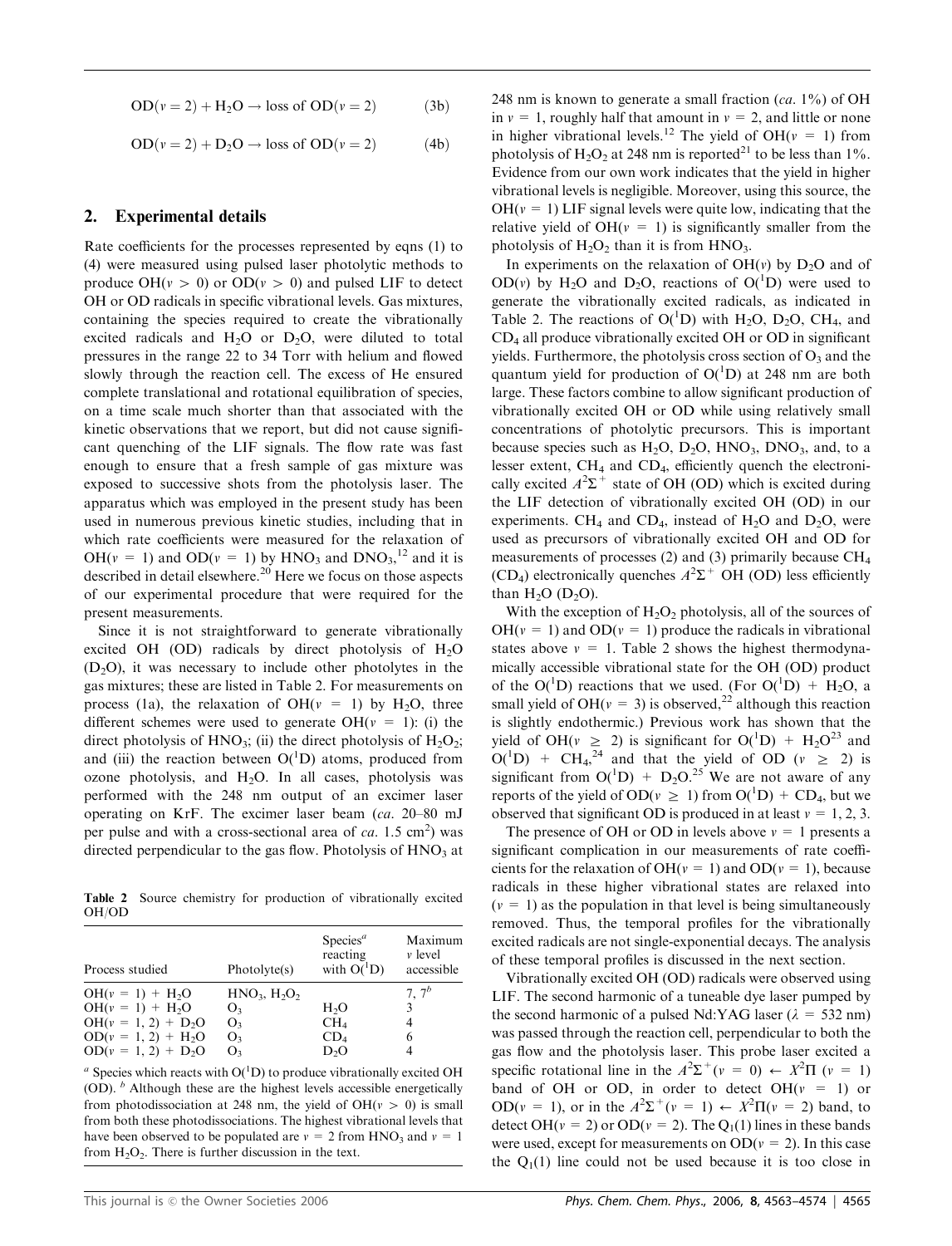wavelength to several OD  $A^2\Sigma^+(v = 0) \leftarrow X^2\Pi(v = 1)$ transitions. The wavelength used for  $OD(v = 2)$  excited both the  $R_2(1)$  and  $P_1(4)$  lines.

OH (OD)  $A^2\Sigma^+$   $\rightarrow$   $X^2\Pi$  fluorescence passed through a band-pass filter (peak transmission at 307.5 nm, FWHM 10 nm) and was detected with a photomultiplier tube (PMT) positioned orthogonally to the laser beams. When OH (OD)  $X$  ${}^{2}\Pi(v = 1)$  was excited to  $A^{2}\Sigma^{+}(v = 0)$ , emission in the  $A^{2}\Sigma^{+}$  $(v = 0) \rightarrow X^2 \Pi(v = 0)$  band  $(\lambda \approx 308 \text{ nm}$  for both OH and OD) was transmitted by the band-pass filter and detected. When OH (OD)  $X^2\Pi(v = 2)$  was excited to  $A^2\Sigma^+(v = 1)$ , emission from two bands was detected: directly excited emission in the (1,1) band ( $\lambda \approx 313$  nm for OH, 311 nm for OD), and, after vibrational relaxation of OH (OD)  $A^2\Sigma^+(v = 1)$ , emissions in the (0,0) band. Temporal profiles of the LIF signals were generated by varying the time delay between the pulses from the photolysis and probe lasers.

The LIF detection scheme that was adopted had several advantages. Because the excitation wavelengths (in the range 334–351 nm) were longer than those of the LIF signals (at ca. 308 nm) any scattered light would have to have been blue shifted to be detected. Furthermore, species such as  $HNO<sub>3</sub>$  and  $O<sub>3</sub>$  have negligible photolysis cross sections at the excitation wavelengths, so the probe laser did not produce significant amounts of OH( $v = 1$ ) or OD( $v = 1$ ).

 $H<sub>2</sub>O$  or  $D<sub>2</sub>O$  was introduced into the reaction cell by bubbling a small flow of He through either distilled  $H_2O$  or  $D<sub>2</sub>O$  (Aldrich, 99.9% atom D). The flow from this bubbler, which was at room temperature, was then passed through a second bubbler, which was kept below room temperature (typically  $0^{\circ}$ C for H<sub>2</sub>O and 5 or 10  $^{\circ}$ C for D<sub>2</sub>O). We assumed that the flow left the second bubbler saturated with  $H_2O (D_2O)$ at the temperature of that bubbler. The concentration of  $H_2O$  $(D<sub>2</sub>O)$  in the reaction cell was calculated using the saturation vapour pressure of  $H_2O^{26}$  or  $D_2O^{27}$  at the temperature of the second bubbler and dilution factors based on the various flows, the temperature of the reaction cell, and the pressures of the second bubbler and the reaction cell. We estimate that the concentration of  $H_2O$  (D<sub>2</sub>O) in the reaction cell had an uncertainty of ca. 9% associated with an estimated uncertainty of  $\pm 0.5$  K (2 $\sigma$ ) in the temperature of the second bubbler and the uncertainty in the dilution factors. Rate coefficients below room temperature were measured with partial pressures of  $H<sub>2</sub>O$  (D<sub>2</sub>O) at least three times lower than the saturation vapour pressures of these compounds over solid  $H_2O^{28}$  or  $D_2O^{29}$  at the temperature of the reaction cell.

Anhydrous  $HNO<sub>3</sub>$  and  $DNO<sub>3</sub>$  were prepared by vacuum distillation of the nitric acid formed by the addition of  $H_2SO_4$ or  $D_2SO_4$  to  $NaNO_3$  and stored at reduced temperature in glass bubblers. Gas-phase  $HNO<sub>3</sub>$  and/or  $DNO<sub>3</sub>$  was introduced into the gas flow by bubbling a small flow of He through the liquid acid in the bubbler. Gas phase  $H_2O_2$  was introduced into the system by flowing a small amount of He through a concentrated aqueous solution of hydrogen peroxide (estimated to be  $> 95\%$ by titration with potassium permanganate).

Ozone was prepared by passing ultra-high purity (UHP)  $O<sub>2</sub>$ through an electrical discharge and then trapping the  $O_3$  that was formed on silica gel at *ca*. 197 K. Dilute (*ca*. 200 ppmv) mixtures of  $O_3$  in He were then prepared manometrically and stored in darkened 12 l glass bulbs. Methane and per-deuteromethane (UHP grade) were used as supplied. Helium (UHP grade) was also used directly out of its cylinder.

#### 3. Data analysis and estimates of errors

For each of the rate coefficients presented here, with the exception of the measurement of  $OH(v = 1)$  relaxation by  $H_2O$  when  $H_2O_2$  was used as the photolyte, temporal profiles of the concentrations of vibrationally excited radicals observed by PLIF were not single-exponential. This was due to the presence of higher vibrational states of the OH or OD radical being relaxed into the vibrational state being monitored. The temporal profiles were fit to an expression of the form, here given for the relaxation of  $OH(v = 1)$ 

$$
[OH(v = 1)]_t = [OH(v = 1)]_0 \exp(-k_{v1}t)
$$
  
+  $\frac{k_{v2a}[OH(v = 2)]_0}{k_{v1} - k_{v2}} [\exp(-k_{v2}t) - \exp(-k_{v1}t)]$  (1)

In this expression,  $[OH(v = 1)]_t$  is the concentration of  $OH(v = 1)$  at time t, while [OH (v)]<sub>0</sub> are initial concentrations in the specified vibrational states immediately after OH is formed by photolysis or by the reactions of  $O(^1D)$ .  $k_{\nu 1}$  and  $k_{v2}$ ' are the pseudo-first order rate coefficients (*i.e.*, the products of the bimolecular rate coefficients and the relaxer concentrations) for the relaxation of  $OH(v = 1)$  and OH  $(v = 2)$ , respectively; while  $k_{v2a}$  is the rate coefficient for the specific relaxation of  $OH(v = 2)$  into  $OH(v = 1)$ . The measured temporal profiles were fit to this form, with the assumption that  $k_{v2a}$ <sup>'</sup> =  $k_{v2}$ <sup>'</sup>. We made this assumption because  $k_{v2a}$ <sup>'</sup> and [OH ( $v = 2$ )]<sub>0</sub> are not independent variables in the temporal expression; this assumption does not affect the measured values of the relaxation rate coefficients. The temporal profiles were fitted well by this expression. Analogous expressions are used when measuring the relaxation of OH  $(v = 2)$ , with OH( $v = 2$ ) and OH( $v = 3$ ) replacing OH( $v = 1$ ) and  $OH(v = 2)$ , respectively, and for the relaxation of OD  $(v = 1)$  and  $OD(v = 2)$ . Fig. 1 shows three examples of fitted temporal profiles for  $OH(v = 1)$  being relaxed by approximately the same concentration of  $H<sub>2</sub>O$  but with different photolytic sources of vibrationally excited OH.

 $HNO<sub>3</sub>$  photolysis at 248 nm produces little or no OH  $(v > 2)$ . Thus, the above temporal expression is a correct representation of the kinetics of OH ( $v = 1$ ) relaxation when this source of OH ( $v = 1$ ) was used. However, the O(<sup>1</sup>D) reactions we used generally produce significant amounts of  $OH(v > 2)$  or  $OD(v > 2)$ ). Nevertheless, we found that this simplified two-state treatment of the temporal profiles led to rate coefficients for removal of OH( $v = 1$ ) and OD( $v = 1$ ) that were independent of the source of the vibrationally excited radicals. Generally, removal of vibrationally excited OH or OD becomes faster for higher vibrational states. Thus, the time scale for loss of  $OH(v > 2)$  is shorter than that for the decay of OH( $v = 1$ ), so that relaxation of OH ( $v > 2$ ) has little impact on the measured rate coefficient for removal of  $OH(v = 1)$ .

To estimate the magnitude of the error which results from using this two-state approximation, we numerically modelled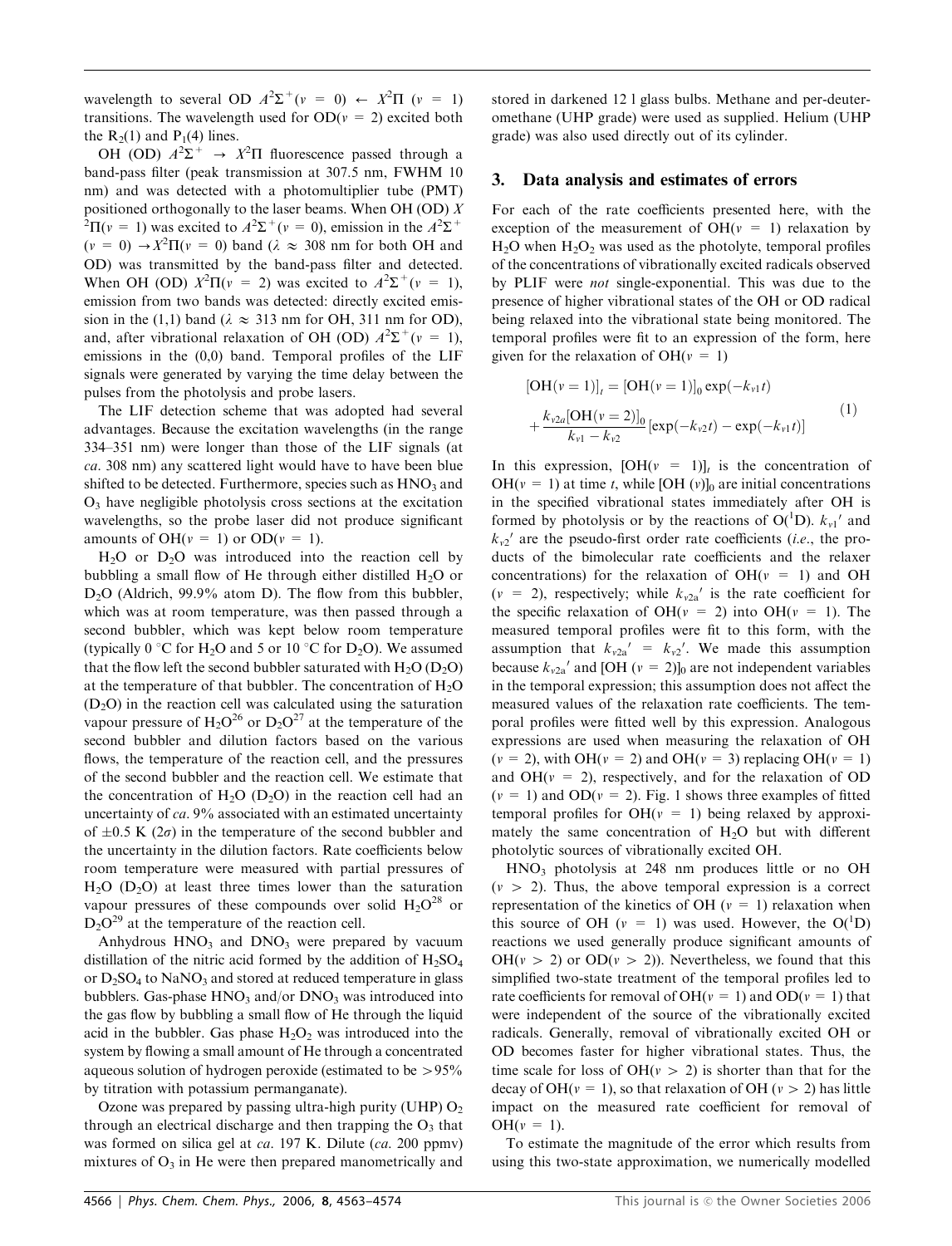

Fig. 1 Temporal profiles of PLIF signals from OH( $v = 1$ ), produced using different photochemistries, during relaxation by ca.  $2.5 \times 10^{15}$ molecule cm<sup>-3</sup> of H<sub>2</sub>O at 296 K. Photolytic sources: triangles ( $\triangle$ ),  $O(^1D)$  + H<sub>2</sub>O ([O(<sup>1</sup>D)]<sub>0</sub> = 6.7 × 10<sup>11</sup> molecule cm<sup>-3</sup>); circles ( $\bullet$ ), HNO<sub>3</sub> photolysis ([HNO<sub>3</sub>] =  $6.0 \times 10^{14}$  molecule cm<sup>-3</sup>); squares ( $\blacksquare$ ),  $H_2O_2$  photolysis ([ $H_2O_2$ ] = 6.5  $\times$  10<sup>14</sup> molecule cm<sup>-3</sup>). The curvature at short times, due to relaxation from higher vibrational states of OH into ( $v = 1$ ), is clear in the temporal profiles when  $O(^{1}D) + H<sub>2</sub>O$  and  $HNO<sub>3</sub>$  photolysis are used as sources of  $OH(v = 1)$ . The lines are fits of the data to the expression on the right-hand side of (eqn  $(1)$ ), except for the signals from OH( $v = 1$ ), produced by H<sub>2</sub>O<sub>2</sub> photolysis, which were fit to a single exponential function. The large differences in the pseudo-first order rate coefficients measured here are due to the relaxation of  $OH(v = 1)$  by the photolytes.

several systems using a stepwise relaxation mechanism, where only one quantum of vibrational energy is lost per 'reaction'; that is,

$$
OH(v = n) + Q \rightarrow OH(v = n - 1) + Q
$$

As inputs for the model, we used yields for the vibrational states of OH (OD) from the  $O(^1D)$  reactions and rate coefficients for relaxation of OH (OD) from levels  $v = 1-4$  at 298 K from the literature or estimated from our data. The literature sources, and details of the models and results, are given elsewhere.<sup>30</sup> The model results indicate that using the twostate approximation potentially results in errors of 10% or less for the rate coefficients for relaxation of OH ( $v = 1$ ), but the errors could be as high as 20 and 30% for the relaxation of  $OD(v = 1)$  by H<sub>2</sub>O and D<sub>2</sub>O, respectively. It is possible that vibrationally excited OH (OD) is removed by multi-quantum relaxation and, in the cases involving unlike isotopes, isotopeexchange reactions. If either process occurs, it will reduce the error due to the two-state approximation, because these processes would either decrease the amount of OH (OD) being relaxed into the state being monitored or would speed up the process of relaxing the higher states into the state being monitored.

At a given temperature, temporal profiles of the vibrationally excited radicals were recorded at a number of concentrations of the relaxing species ( $H_2O$  or  $D_2O$ ). The fitted values of  $k_{\rm vl}$  from the above expression were then plotted against



Fig. 2 Plots of  $k_{v1}$  for OH ( $v = 1$ ) relaxation by D<sub>2</sub>O versus the concentration of D<sub>2</sub>O at three temperatures: squares ( $\blacksquare$ ), 256 K; triangles ( $\triangle$ ), 296 K; circles ( $\triangle$ ), 371 K. Error bars are the statistical uncertainty  $(2\sigma)$  from the fits of the temporal profiles. Lines are linear least-squares fits of these data and their slopes are the bimolecular rate coefficients  $k_{2a}$ . The large y-intercept is due to quenching of OH( $v = 1$ ) by the photochemical precursors of OH( $v = 1$ ).

the concentration of the relaxing species; the weighted linear least-squares fits for the slope of these plots are the bimolecular rate coefficients for the relaxation of  $OH(v = 1)$ or OD( $v = 1$ ). Fig. 2 shows examples of  $k_{v1}$ <sup>'</sup> for OH( $v = 1$ ) plotted versus  $[D_2O]$  yielding values of  $k_{2a}$  at three different temperatures.

## 4. Experimental results

The rate coefficients for processes (1a) to (4b) at different temperatures are listed in Table 3, together with the photolytic sources of vibrationally excited OH (OD) and the concentrations of photolytes and relaxing species. We draw attention to the similarity of the values obtained for the relaxation of OH( $v = 1$ ) by H<sub>2</sub>O at 297 K using three different sources of the vibrationally excited radical. It is especially reassuring to note that the rate coefficient obtained using the reaction between  $O(^{1}D)$  atoms and H<sub>2</sub>O agrees with those using photolysis of  $HNO<sub>3</sub>$  and  $H<sub>2</sub>O<sub>2</sub>$ , since cascading effects are likely to be most significant in the first case, and because reactions of  $O(^{1}D)$  are used to generate vibrationally excited OH (OD) in order to determine rate coefficients for the other isotopically related process (2a) to (4a).

The second-order rate coefficients reported in Table 3 are derived from plots of the first-order rate constants  $(k_{\nu 1})$ , derived from the analysis of the variation of LIF signals versus delay times, versus the concentrations of  $H_2O$  or  $D_2O$  included in the gas mixtures. The uncertainty of the weighted fits of  $k_{\nu 1}$ ' versus [H<sub>2</sub>O] or [D<sub>2</sub>O] was typically 2-10% (2 $\sigma$ ). We estimate that uncertainties in the temperature of the bubbler used to control the concentration of  $H_2O$  (D<sub>2</sub>O) and in measurement of the flows lead to an uncertainty of  $\pm 9\%$ ( $2\sigma$ ) for the concentration of H<sub>2</sub>O (D<sub>2</sub>O) in the LIF cell.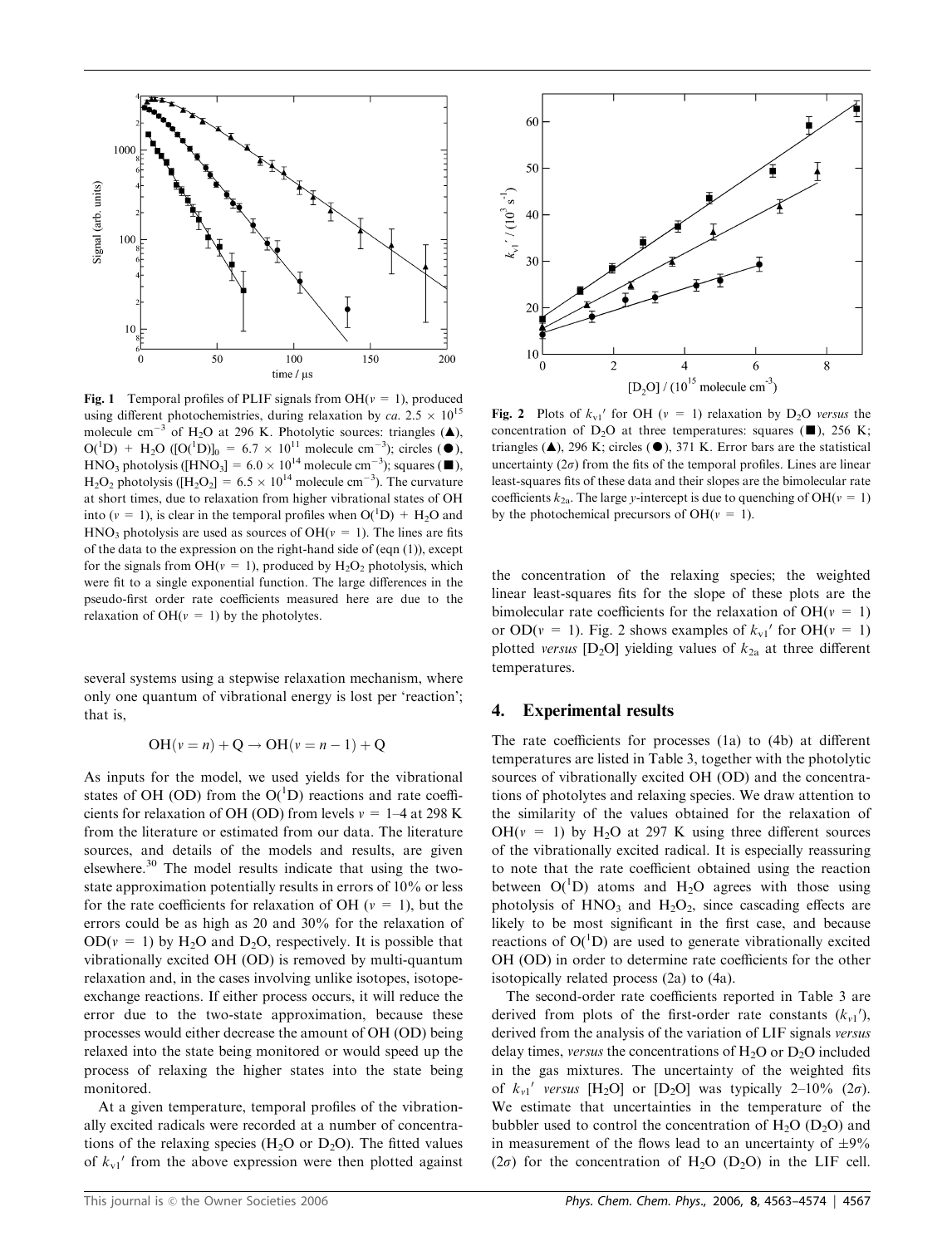| Process           | T/K                             | OH source                                                                                           | $[HNO3]$ or<br>[H <sub>2</sub> O <sub>2</sub> ]<br>$10^{14}$ cm <sup>-3</sup> | $[H_2O]/10^{15}$<br>$\rm cm^{-3}$                                        | $[D_2O]/10^{15}$<br>$cm^{-3}$                                      | $[O_3]/10^{11}$<br>$\rm cm^{-3}$ | $[CH_4]/10^{16}$<br>$\rm cm^{-3}$ | $[CD_4]/10^{15}$<br>$\rm cm^{-3}$ | $k \pm 2\sigma$                                                                       |
|-------------------|---------------------------------|-----------------------------------------------------------------------------------------------------|-------------------------------------------------------------------------------|--------------------------------------------------------------------------|--------------------------------------------------------------------|----------------------------------|-----------------------------------|-----------------------------------|---------------------------------------------------------------------------------------|
| $OH(v = 1) + H2O$ | 263<br>296<br>297<br>297<br>321 | $HNO_3 + hv$<br>$O(^1D) + H_2O$<br>$HNO3 + hy$<br>$H_2O_2 + hv$<br>$O(^1D) + H_2O$                  | $8.8 - 17.9$<br>$5.2 - 7.9$<br>$6.1 - 7.8$                                    | $0 - 6.43$<br>$2.27 - 16.8$<br>$0 - 9.54$<br>$0 - 8.99$<br>$0.99 - 7.73$ |                                                                    | 24.3<br>11.0                     |                                   |                                   | $13.9 \pm 2.0$<br>$12.3 \pm 1.7$<br>$11.7 \pm 1.7$<br>$10.6 \pm 1.6$<br>$9.7 \pm 1.4$ |
|                   | 348<br>390                      | $HNO3 + hy$<br>$HNO3 + hy$                                                                          | $7.1 - 14.7$<br>$10.9 - 17.0$                                                 | $0 - 4.28$<br>$0 - 3.34$                                                 |                                                                    |                                  |                                   |                                   | $9.1 \pm 1.7$<br>$8.1 \pm 1.4$                                                        |
| $OH(v = 1) + D2O$ | 256<br>274<br>296<br>332<br>371 | $O(^1D) + CH_4$<br>$O(^{1}D) + CH_{4}$<br>$O(^1D) + CH_4$<br>$O(^{1}D) + CH_{4}$<br>$O(^1D) + CH_4$ |                                                                               |                                                                          | $0 - 8.84$<br>$0 - 7.11$<br>$0 - 7.67$<br>$0 - 6.75$<br>$0 - 6.10$ | 3.5<br>4.4<br>2.9<br>2.7<br>6.3  | 2.8<br>2.6<br>2.4<br>2.2<br>2.2   |                                   | $5.2 \pm 0.7$<br>$4.5 \pm 0.8$<br>$4.0 \pm 0.7$<br>$3.1 \pm 0.5$<br>$2.4 \pm 0.4$     |
| $OD(v = 1) + H2O$ | 251<br>272<br>298<br>334<br>371 | $O(^1D) + CD_4$<br>$O(^1D) + CD_4$<br>$O(^1D) + CD_4$<br>$O(^1D) + CD_4$<br>$O(^1D) + CD_4$         |                                                                               | $0 - 5.38$<br>$0 - 5.23$<br>$0 - 5.68$<br>$0 - 4.74$<br>$0 - 4.39$       |                                                                    | 5.3<br>4.8<br>4.8<br>4.1<br>3.9  |                                   | 7.3<br>6.9<br>6.1<br>5.5<br>5.0   | $6.3 \pm 0.8$<br>$5.7 \pm 0.6$<br>$4.7 \pm 0.5$<br>$3.9 \pm 0.4$<br>$3.4 \pm 0.4$     |
| $OD(v = 1) + D2O$ | 253<br>298<br>366               | $O(^1D) + D_2O$<br>$O(^1D) + D_2O$<br>$O(^1D) + D_2O$                                               |                                                                               |                                                                          | $1.15 - 4.57$<br>$0.91 - 5.43$<br>$1.03 - 4.29$                    | 4.3<br>4.4<br>3.7                |                                   |                                   | $9.9 \pm 1.6$<br>$8.1 \pm 1.0$<br>$6.5 \pm 0.8$                                       |
| $OH(v = 2) + D2O$ | 296                             | $O(^1D) + CH_4$                                                                                     |                                                                               |                                                                          | $0 - 5.46$                                                         | 7.0                              | 2.6                               |                                   | $15.5 \pm 3.3$                                                                        |
| $OD(v = 2) + H2O$ | 297                             | $O(^{1}D) + CD_{4}$                                                                                 |                                                                               | $0 - 7.42$                                                               |                                                                    | 8.1                              |                                   | 5.3                               | $14.3 \pm 1.7$                                                                        |
| $OD(v = 2) + D2O$ | 298                             | $O(^1D) + D_2O$                                                                                     |                                                                               |                                                                          | $1.30 - 5.93$                                                      | 3.8                              |                                   |                                   | $12.9 \pm 1.6$                                                                        |

**Table 3** Experimental conditions and measured rate coefficients  $(k/10^{-12} \text{ cm}^3 \text{ molecule}^{-1} \text{ s}^{-1})$ 

The uncertainties listed for the rate coefficients in Table 3 are the sum (not in quadrature) of this uncertainty and the statistical error.

In Table 4, we compare the weighted average of the three values of  $k_{1a}$  that we have determined at *ca*. 298 K with rate coefficients for this process reported in the literature.<sup>3,22,31</sup> The agreement is very satisfactory, especially when account is taken of the fact that the values of  $k_{1a}$  and  $k_{1b}$  reported by Bradshaw et al.<sup>31a</sup> were derived from single kinetic traces. The small differences between the results from different studies are probably due to the difficulty of quantifying the concentrations of water vapour in our experiments and those of others.

The values of the rate coefficients listed in Table 4 for relaxation of OH( $v = 1$ ) and OD( $v = 1$ ) by H<sub>2</sub>O and D<sub>2</sub>O exhibit a clear, and moderately strong, negative dependence on temperature; that is, the rate coefficients increase as the temperature is lowered. We have matched the rate coefficients to two analytical expressions: (i) the Arrhenius equation  $k(T) = A \exp(-E_{\text{act}}/RT)$ , yielding a negative activation energy, and (ii) the form  $k(T) = k(298) (T/298)^{-n}$ . The fitting parameters are given in Table 5. Fig. 3, in which logarithmic values of the rate coefficients are plotted against the reciprocal of temperature, displays the quality of the fit to the Arrhenius expression. An equally good fit is obtained when

|  |  | <b>Table 4</b> Measured values of the rate coefficient for vibrational relaxation of OH( $v = 1$ ), $k_{1a}$ , and OH( $v = 2$ ), $k_{1b}$ , by H <sub>2</sub> O at ca. 298 K |  |  |  |
|--|--|-------------------------------------------------------------------------------------------------------------------------------------------------------------------------------|--|--|--|
|--|--|-------------------------------------------------------------------------------------------------------------------------------------------------------------------------------|--|--|--|

| $k_{1b}/\text{cm}^3$ molecule <sup>-1</sup> s <sup>-1</sup> | $k_{1a}/\text{cm}^3$ molecule <sup>-1</sup> s <sup>-1</sup> | Method                                                                                                                                  | $[H2O]$ measurement                                                                          | Ref.      |
|-------------------------------------------------------------|-------------------------------------------------------------|-----------------------------------------------------------------------------------------------------------------------------------------|----------------------------------------------------------------------------------------------|-----------|
| $3.66 \times 10^{-11}$                                      | $2.09 \times 10^{-11}$                                      | $O_3$ photolysis; $O(^1D)$ + H <sub>2</sub> O; LIF detection                                                                            | 185 nm absorption <sup><math>a</math></sup><br>$(\sigma = 7.2 \times 10^{-20} \text{ cm}^2)$ | $22^a$    |
| $2.58 \times 10^{-11}$                                      | $1.33 \times 10^{-11}$                                      | Continuous OH from H + $NO_2$ ; OH ( $v = 0$ )<br>excited to $(v = 2)$ by IR radiation from<br>Raman-shifted dye laser. LIF detection.  | Capacitance hygrometer                                                                       | 31c       |
|                                                             | $1.36 \times 10^{-11}$                                      | OH $(v = 1)$ from flashlamp photolysis of<br>$HNO3$ , LIF detection.                                                                    | Manometric preparation<br>of $H_2O/Ar$ mixtures                                              | 3         |
| $7 \times 10^{-11}$                                         | $3 \times 10^{-11}$                                         | $O(^1D)$ + H <sub>2</sub> O production of OH, LIF                                                                                       |                                                                                              |           |
|                                                             |                                                             | (Rate constant from one temporal profile).                                                                                              | Not reported                                                                                 | 31a       |
|                                                             | $1.4 \times 10^{-11}$                                       | Flow tube kinetics; OH $(v = 1)$ directly from<br>$H + NO2$ ; EPR detection of OH.                                                      | Not reported                                                                                 | 31b       |
|                                                             | $1.35 \times 10^{-11}$                                      | Flow tube kinetics; OH $(v = 1)$ directly from<br>$O + HBr$ ; EPR detection of OH                                                       | Not reported                                                                                 | 31d       |
|                                                             | $1.15 \times 10^{-11}$                                      | See text                                                                                                                                | See text                                                                                     | This work |
|                                                             |                                                             | <sup>a</sup> Only the rate coefficients based on $\sigma_{H_2O}^{184.9 \text{ nm}} = 7.2 \times 10^{-20} \text{ cm}^2$ are listed here. |                                                                                              |           |

4568 | Phys. Chem. Chem. Phys., 2006, 8, 4563-4574 This journal is  $\circ$  the Owner Societies 2006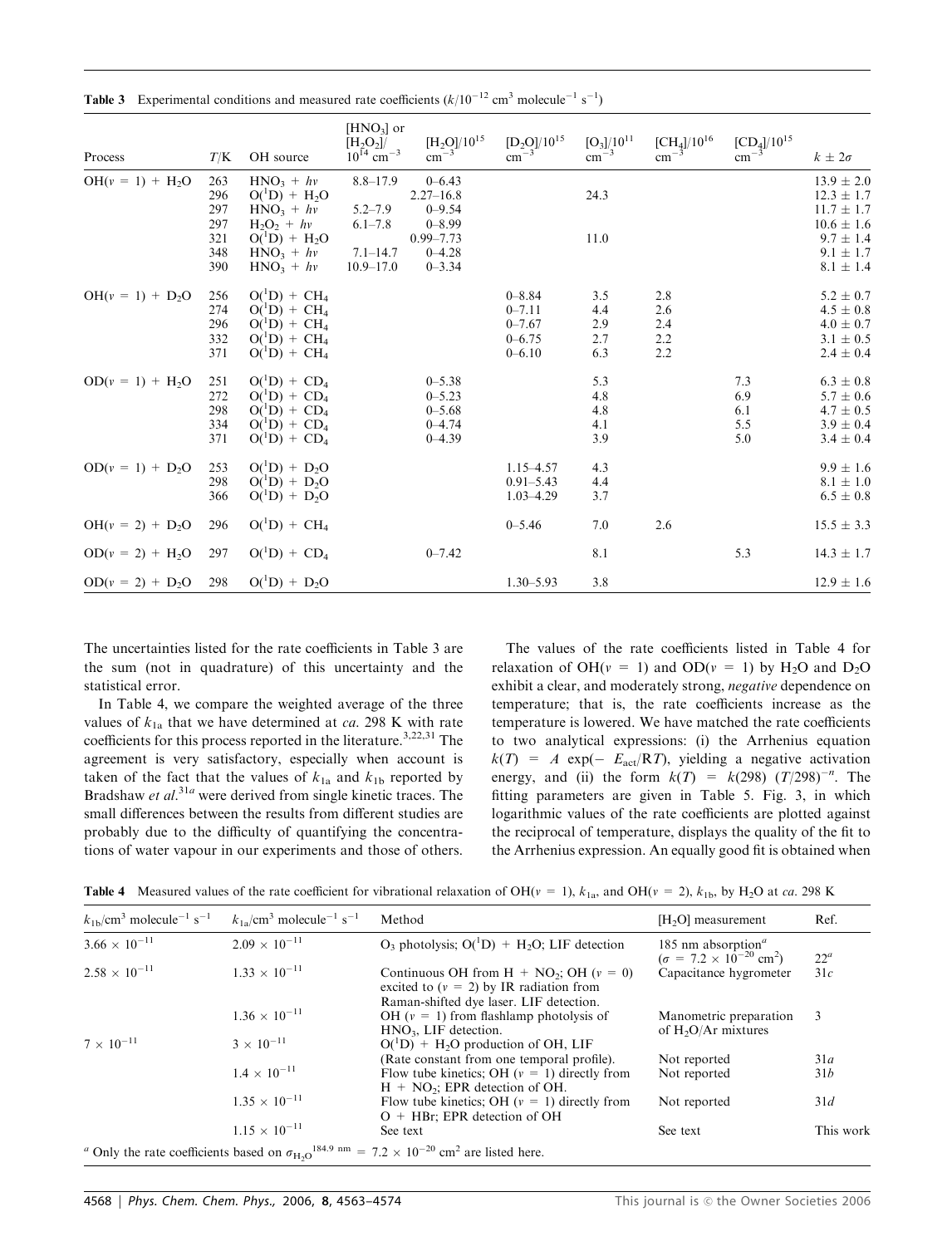Table 5 Parameters describing temperature-dependence of rate coefficients

|                    | $k(T) = Ae^{-E_a/RT}$ |              | $k(T) = k(298) (T/298)^{-n}$                                                                                                                                                                                                                                                  |                 |  |
|--------------------|-----------------------|--------------|-------------------------------------------------------------------------------------------------------------------------------------------------------------------------------------------------------------------------------------------------------------------------------|-----------------|--|
| Process            |                       | $E_a/R/K$    | $k(298)^c$                                                                                                                                                                                                                                                                    | n               |  |
| $OH(v = 1) + H2O$  | $24 + 9$              | $-460 + 115$ | $11.5 \pm 0.5$                                                                                                                                                                                                                                                                | $1.47 \pm 0.40$ |  |
| $OH(v = 1) + D_2O$ | $4.9 \pm 1.6$         | $-610 + 90$  | $3.85 \pm 0.09$                                                                                                                                                                                                                                                               | $2.04 \pm 0.19$ |  |
| $OD(v = 1) + H2O$  | $9.2 \pm 1.6$         | $-485 + 48$  | $4.77 \pm 0.08$                                                                                                                                                                                                                                                               | $1.63 \pm 0.13$ |  |
| $OD(v = 1) + D2O$  | $25.7 + 0.9$          | $-342 + 10$  | $8.18 \pm 0.11$                                                                                                                                                                                                                                                               | $1.14 \pm 0.09$ |  |
|                    |                       |              | <sup>a</sup> Error bars are $2\sigma$ representations of the uncertainties of the fits. <sup>b</sup> Units are $10^{-13}$ cm <sup>3</sup> molecule <sup>-1</sup> s <sup>-1</sup> . <sup>c</sup> Units are $10^{-12}$ cm <sup>3</sup> molecule <sup>-1</sup> s <sup>-1</sup> . |                 |  |

the experimental data are fitted to the second, power law, expression. The error bars shown on the points in Fig. 3 represent only the statistical uncertainties.

## 5. Theoretical calculations

In order to examine further whether the relaxation of  $OH(v =$ 1) and  $OD(v = 1)$  by  $H<sub>2</sub>O$  and  $D<sub>2</sub>O$  might proceed via the formation of hydrogen-bonded complexes, we have adapted a method of Troe<sup>32</sup> that was originally designed to treat association reactions (e.g., of A with B) in the limit of low pressure. The mechanism considered by Troe can be written:

$$
A + B \overset{k_{ass}}{\underset{k_{diss}}{\longleftarrow}} (AB)^* \overset{k_M[M]}{\longrightarrow} (AB)
$$

Much of the methodology is given over to how one can estimate  $(k<sub>ass</sub>/k<sub>diss</sub>)$ . This quantity may be viewed as a pseudo-equilibrium constant between the energised complexes formed in  $A + B$  collisions and separated  $A + B$  and is estimated using the methods of statistical mechanics. It is



**Fig. 3** Values of the rate coefficients for relaxation of OH( $v = 1$ ) and OD( $v = 1$ ) by H<sub>2</sub>O and D<sub>2</sub>O: triangles (A),  $k_{1a}$ ; squares ( $\blacksquare$ ),  $k_{4a}$ ; circles ( $\bullet$ ),  $k_{3a}$ ; diamonds ( $\bullet$ ),  $k_{2a}$ . The solid lines are the Arrhenius fits for each isotopic combination. The parameters yielded by these fits and those from fits to power dependences on temperature are given in Table 5.

assumed that  $k_M[M] \ll k_{diss}$  and that  $(AB)^*$  is in a steadystate concentration so that the second-order rate constant for association in the limit of low pressure is simply

$$
k_{\rm 2nd}^{\circ} = (k_{\rm ass}/k_{\rm diss})k_{\rm M}[\rm M]
$$

Our postulate is that vibrational relaxation via a collision complex can be treated in a similar manner, with  $k_M[M]$ replaced by  $k_{IVR}$ ; that is, the rate coefficient for transfer of the vibrational quantum originally present in the O–H (or O–D) vibration into the 'bath' of other modes in the complex. Thus, we represent the mechanism for the relaxation of  $OH(v = 1)$  by H<sub>2</sub>O with the scheme

$$
OH(v = 1) + H_2O \xleftarrow[k_{diss}^{k_{ass}} \{H_2O - HO(v = 1)\}^*
$$
  

$$
\xrightarrow[k_{diss}^{k_{VIR}} \{H_2O - HO(v = 0)\}^{**} \to OH(v = 0) + H_2O
$$

When  $k_{IVR} \ll k_{diss}$ , the second-order rate constant for vibrational relaxation  $(k_{\text{relax}})$  is

$$
k_{\rm relax} = (k_{\rm ass}/k_{\rm diss})k_{\rm IVR}
$$

We proceed by using the Troe approach<sup>32</sup> to estimate ( $k_{\text{ass}}$ )  $k_{\text{diss}}$ ) and then examine the values that  $k_{\text{IVR}}$  would have to have to yield the measured values of  $k_{\text{relax}}$ .

This mechanism does not explicitly include the possibility that an H (or D) atom exchange occurs. The thermal kinetics of this process have been investigated by Dubey et  $al.^{33}$  by measuring rate constants for the isotopic scrambling reactions:

<sup>18</sup>OH + H<sub>2</sub><sup>16</sup>O 
$$
\rightarrow
$$
 <sup>16</sup>OH + H<sub>2</sub><sup>18</sup>O and  
<sup>16</sup>OD + H<sub>2</sub><sup>16</sup>O  $\rightarrow$  <sup>16</sup>OH + H<sup>16</sup>OD

At 300 K, they found rate constants of  $(2.2 \pm 1.0) \times 10^{-16}$  and  $(3 \pm 1.0) \times 10^{-16}$  cm<sup>3</sup> molecule<sup>-1</sup> s<sup>-1</sup>, respectively, for these two reactions, both four-to-five orders of magnitude smaller than those measured for the vibrational relaxation of  $OH(v =$ 1) and  $OD(v = 1)$  in the present work. As long as the energy originally in the OH (OD) vibrations remains localised in those vibrations, there is no reason to suppose that the rates of these reactions will be accelerated to anything like this extent by excitation of OH (or OD) to  $v = 1$ . Even when IVR has occurred in the  $H<sub>2</sub>O-HO$  complex, arguments based on RRKM theory would suggest that it is far more likely that dissociation will occur to the original collision partners, rather

y This appears to be a reasonable assumption, since the rate coefficient that Masgrau et al.<sup>18d</sup> estimate for the formation of  $H_2O-HO$  complexes is ca. 30 times greater than the rate coefficient for relaxation of OH( $v = 1$ ) by H<sub>2</sub>O.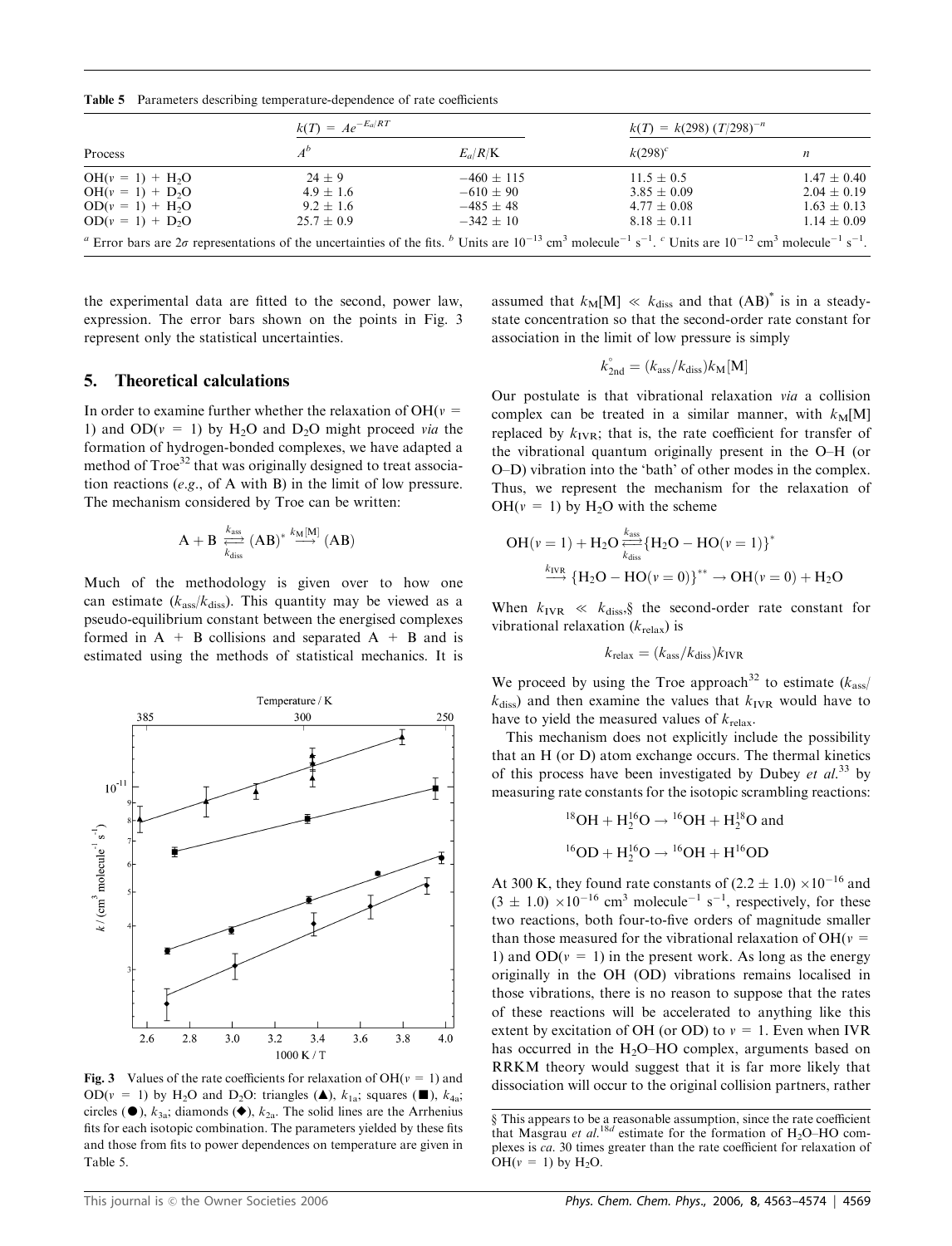| Symmetry                                                                                                                                                                                                                          | $H2O-HO$                                                        | $H2O-DO$                                                        | $D_2O-HO$                                                       | $D2O-DO$                                                        | Symmetry                                                      | H <sub>2</sub> O        | $H2O$ obs <sup>b</sup> | D <sub>2</sub> O        | OH    | OH $obs^b$ | OD.   |
|-----------------------------------------------------------------------------------------------------------------------------------------------------------------------------------------------------------------------------------|-----------------------------------------------------------------|-----------------------------------------------------------------|-----------------------------------------------------------------|-----------------------------------------------------------------|---------------------------------------------------------------|-------------------------|------------------------|-------------------------|-------|------------|-------|
| $\begin{array}{c} {A'}^a \\ {A'}^a \\ {A'}^a \end{array}$<br>$A^{\prime\ a}$<br>$A^{\prime\ a}$<br>$A^{\prime\ a}$<br>$A^{\prime\ a}$<br>$A''$ <sup><math>a</math></sup><br>$A''$ <sup><math>a</math></sup>                       | 140<br>174<br>415<br>1581<br>3537<br>3706<br>154<br>586<br>3799 | 137<br>172<br>304<br>1581<br>2575<br>3706<br>145<br>448<br>3799 | 105<br>171<br>412<br>1158<br>2671<br>3538<br>116<br>568<br>2784 | 104<br>169<br>299<br>1158<br>2575<br>2671<br>112<br>422<br>2784 | $A_1$ <sup>a</sup><br>$A_1$ <sup>a</sup><br>$B2$ <sup>a</sup> | 1576<br>3667<br>3760    | 1595<br>3657<br>3756   | 1153<br>2644<br>2754    | 3562  | 3568       | 2593  |
| $\frac{B}{B}^c$<br>$B^{\ c}$                                                                                                                                                                                                      | 12.52<br>0.2258<br>0.2237                                       | 12.51<br>0.2256<br>0.2227                                       | 6.381<br>0.2084<br>0.2034                                       | 6.378<br>0.2072<br>0.2023                                       |                                                               | 27.45<br>14.77<br>9.603 |                        | 15.27<br>7.392<br>4.980 | 19.05 |            | 10.09 |
| ZPE $d$<br>$\Delta ZPE$ <sup>d</sup>                                                                                                                                                                                              | 84.27<br>$-9.14$                                                | 76.95<br>$-7.60$                                                | 68.90<br>$-8.43$                                                | 61.56<br>$-6.88$                                                |                                                               | 53.84                   |                        | 39.17                   | 21.30 |            | 15.51 |
| $\frac{\Delta_r H_0}{H_{298.15}-H_0}$ <sup>d</sup><br>$\frac{\Delta_r H_{298.15}}{\Delta_r H_{298.15}}$                                                                                                                           | $-13.99$<br>16.79<br>-16.36                                     | $-15.52$<br>17.42<br>$-17.26$                                   | $-14.70$<br>17.23<br>$-16.68$                                   | $-16.24$<br>17.89<br>$-17.56$                                   |                                                               | 9.92                    |                        | 9.97                    | 9.24  |            | 9.24  |
| <sup><i>a</i></sup> Frequencies, scaled by 0.9323, in cm <sup>-1</sup> , see text. <sup><i>b</i></sup> From ref. 35. <sup><i>c</i></sup> Rotational constants in cm <sup>-1</sup> . <sup><i>d</i></sup> In kJ mol <sup>-1</sup> . |                                                                 |                                                                 |                                                                 |                                                                 |                                                               |                         |                        |                         |       |            |       |

**Table 6** Frequencies (cm<sup>-1</sup>), rotational constants (cm<sup>-1</sup>) and energies (kJ mol<sup>-1</sup>) for the H<sub>2</sub>O–HO complex, its isotopomers and fragments at the CISD/cc-pVTZ level

than over (or through, by tunnelling) the  $40-50$  kJ mol<sup>-1</sup> barrier<sup>18d</sup> for the internal H-atom transfer and H (or D) atom scrambling. Finally, we point out that below we only treat the steps in the proposed mechanism up to the point that the IVR has occurred and the complex represented by  ${H<sub>2</sub>O<sub>-</sub>}$  $HO(v = 0)$ <sup>\*\*</sup> has formed.

### (a) Ab initio calculations on the hydrogen-bonded  $H_2O-HO$ system

In order to be able to estimate  $(k<sub>ass</sub>/k<sub>diss</sub>)$  for all four cases of relaxation that we have studied, using Troe's method, new ab initio calculations have been performed on the  $H_2O$ –HO system. First, the geometry of the lowest energy  $A'$  state was obtained using configuration interaction theory with single and double excitations, as used by Xie and Schaefer,<sup>18g</sup> applied with the correlation-consistent triple zeta basis set of Dunning.<sup>34</sup> At this geometry, harmonic vibrational frequencies and rotational constants were calculated for H2O–HO and its various isotopomers. Such calculations overestimate observed fundamental frequencies, largely because they neglect anharmonicity. Based on comparison with the fundamental frequencies of OH and  $H_2O$ , the present CISD/cc-pVTZ results were scaled by a factor of 0.9323, which reproduced the experimental values of the frequencies to within 20 cm<sup> $-1.35$ </sup> The scaled results for the complexes are given in Table 6. These calculations were carried out with the Gaussian 03 suite of programs.36

Next, an improved geometry was obtained using coupled cluster theory, with single, double and perturbatively-estimated triple excitations, with the augmented cc-pVTZ basis set.<sup>34,37</sup> The Molpro program suite was used to implement spin-unrestricted CCSD(T) theory based on a restricted Hartree–Fock wavefunction.<sup>38</sup> The T1 diagnostic was 0.009, which confirms the applicability of this correlated method based on a single-reference wavefunction.<sup>39</sup> The  $CCSD(T)$ / aug-cc-pVTZ geometry is shown in Fig. 4. The energy at this geometry (and for OH and  $H<sub>2</sub>O$  at their corresponding geometries) was evaluated with CCSD(T) theory with the basis set sequence aug-cc-pVDZ, aug-cc-pVTZ and aug-ccpVQZ (see Table 7), which enables a systematic extrapolation of the energy, via an empirical exponential function, to the infinite or complete basis set (CBS) limit.<sup>40</sup> These energy differences were combined, along with corrections for spin–orbit splitting in OH and the complex (139 and 200  $cm^{-1}$ , respectively<sup>15,35</sup>), and for changes in zero-point vibrational energy, to obtain the 0 K bond dissociation enthalpy  $\Delta H_0$  =  $D_0$  between the adduct and separated fragments. The binding enthalpy at 298.15 K,  $\Delta_r H_{298.15}$ , was obtained *via* enthalpy corrections based on the computed frequencies (assuming harmonic behaviour) and the experimental spin–orbit splittings noted above.

### (b) Computational results

The CCSD(T) equilibrium geometry shown in Fig. 4 is very similar to that calculated by Ohshima et  $al$ , <sup>14</sup> with a hydrogen bond length of  $1.910 \times 10^{-10}$  m. Our calculated bond length can also be compared with that obtained by Brauer et  $al$ <sup>15</sup> via an analysis of their Fourier transform microwave spectrum,  $1.952 \times 10^{-10}$  m. The latter quantity should, of course, be



Fig. 4 Geometry of the lowest-lying  $^2A'$  hydrogen-bonded complex between  $H_2O$  and OH computed at the  $CCSD(T)/aug-cc-pVTZ$  level.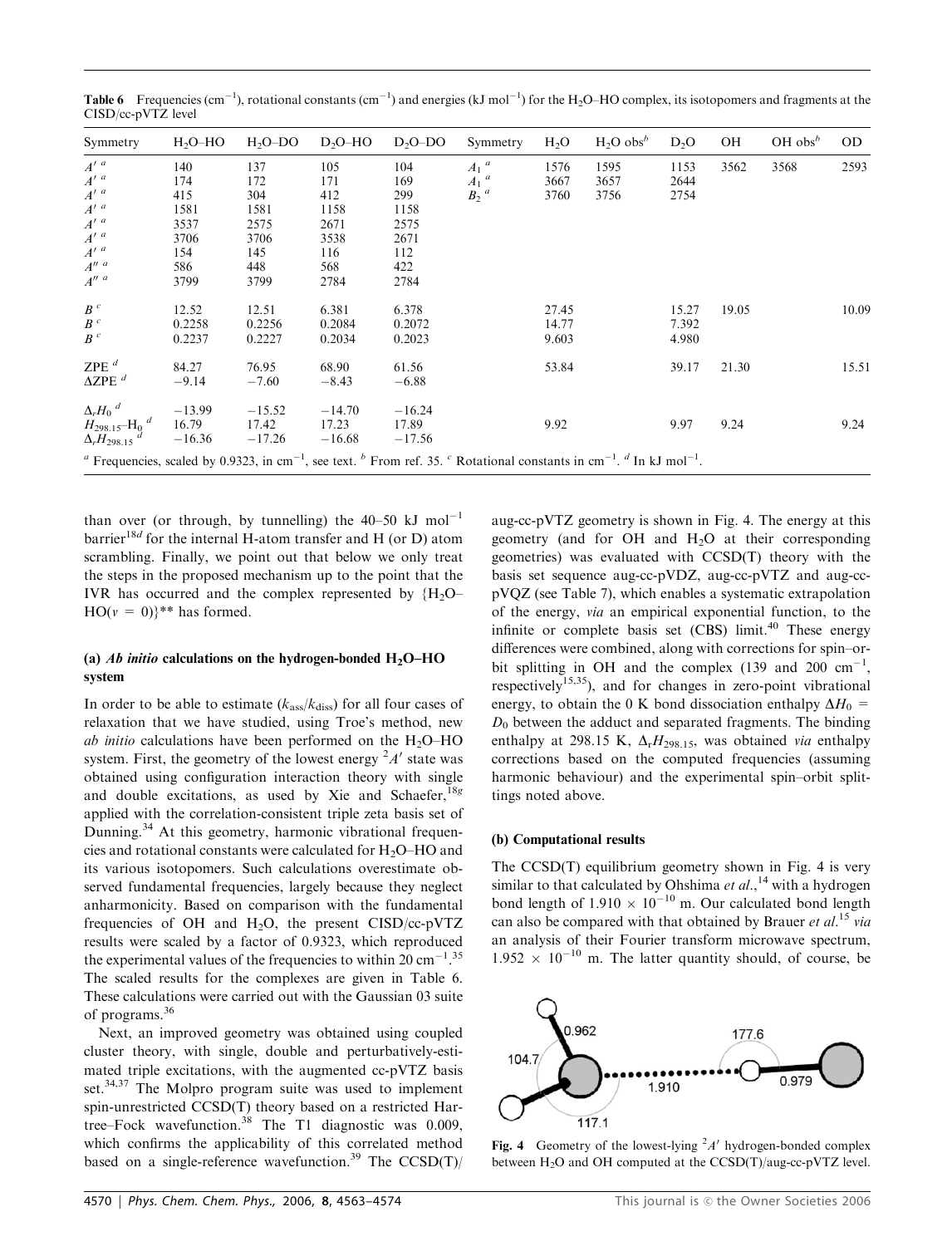|  |  | Table 7 Energies calculated at the coupled cluster level <sup>a</sup> |  |  |  |  |  |
|--|--|-----------------------------------------------------------------------|--|--|--|--|--|
|--|--|-----------------------------------------------------------------------|--|--|--|--|--|

| <b>Species</b>                               | Aug-cc- $pVDZ$ | Aug-cc- $pVTZ$ | Aug-cc- $pVQZ$ | <b>CBS</b>    |
|----------------------------------------------|----------------|----------------|----------------|---------------|
| OН                                           | $-75.584019$   | $-75.645.547$  | $-75.664$ 444  | $-75.672821$  |
| $H_2O$                                       | $-76.273859$   | $-76.342.326$  | $-76.363574$   | $-76.373$ 136 |
| $H2O-HO$                                     | $-151.867236$  | $-151.997256$  | $-152.037282$  | $-152.055084$ |
| $\Delta E/kJ$ mol <sup>-1</sup> <sup>b</sup> | $-24.57$       | $-24.64$       | $-24.32$       | $-23.96$      |

<sup>a</sup> RCCSD(T)/UHF energies obtained with different basis sets at the CCSD(T)/aug-cc-pVTZ geometry, and the extrapolation to the complete basis set limit, in au (1 au  $\approx$  2625.5 kJ mol<sup>-1</sup>). <sup>b</sup> Energy difference between the H<sub>2</sub>O-complex and the separated fragments H<sub>2</sub>O + HO (excluding ZPE and spin–orbit corrections, see text).

larger because of vibrational averaging over the anharmonic stretching motion, and also because the very low lying  $A<sup>n</sup>$ state, for which we compute a CCSD(T) hydrogen bond length of 1.938  $\times$  10<sup>-10</sup> m, may be significantly populated. The CBS extrapolation employed here eliminates any influence of basis set superposition error on the energy, which would lead to overestimated binding energies for theoretical methods based on moderate-sized basis sets. In fact the CCSD(T) dissociation energy with the three correlation consistent basis sets changed by less than about 1 kJ mol<sup>-1</sup> (see Table 7), which indicates that good convergence has been achieved. As has been noted previously,<sup>15</sup> the angular momentum of the two spin–orbit states,  ${}^{2} \Pi_{1/2}$  and  ${}^{2} \Pi_{3/2}$ , of OH persists in the adduct to yield the  ${}^{2}A'$  ground state and a low-lying  ${}^{2}A''$  state. The latter two are resolved as distinct states by standard non-relativistic computational methods, but the two states of OH are not. Consistent treatment of reactants and products, i.e., correction of the energy of OH by half the spin–orbit splitting, lowers the calculated dissociation energy by ca. 0.8 kJ mol<sup>-1</sup>. While small, this effect also contributes to previous values of  $D_0$ falling higher than our best estimate of 14.0 kJ mol<sup>-1</sup> (see Table 6). The contributions of electronic degeneracy to  $H_{298}$ – $H_0$  fortuitously cancel between reactants and adduct to within  $ca$ . 0.1 kJ mol<sup>-1</sup>. Harmonic treatment of low-frequency modes is questionable, but with this simplification we derive  $\Delta_{r}H_{298.15} = -16.4$  kJ mol<sup>-1</sup>. This is at the positive end of previous estimates, but it appears to be the most reliable value to date.

#### (c) Estimates of the rates of relaxation

Troe's method<sup>32</sup> for estimating ( $k_{\text{ass}}/k_{\text{diss}}$ ) proceeds in stages. First, one makes an initial estimate of this pseudo-equilibrium constant between  $A + B$  and  $AB^*$  by calculating a density of harmonic vibrational states ( $\rho_{\text{vib,h}}(E_0)$ ) for a rotationless (*i.e.*,  $J = 0$ ) AB\* energised complex at the dissociation energy  $(E_0)$ of AB (see eqn (4.4b) in ref. 32). The first two lines of each block of Table 8 lists values of  $\rho_{\text{vib,h}}(E_0) kT$  and values of  $(k_{\text{ass}}/kT)$  $k_{\text{diss}}|_{E_0, J=0}$ . In applying this method to estimating values of  $(k<sub>ass</sub>/k<sub>diss</sub>)<sub>E<sub>0</sub>, J=0</sub>$  for the four isotopically different cases, (1a), (2a), (3a) and (4a), of interest here, we have assumed that only the five low frequency modes in the complexes (see Table 6) are 'active'; that is, contribute to the density of vibrational states. The energies  $(E_0)$  at which we have calculated the harmonic density of states, via eqn (4.4b) in ref. 32, are those given as  $-\Delta_r H_0$  in Table 6. It is noticeable that isotopic substitution changes the densities of harmonic vibrational states in the complexes as one would expect as deuterium is substituted for hydrogen. However, as the values of  $(k_{\rm ass}/k_{\rm diss})_{E_0}$ ,  $_{J=0}$  show, these changes are largely cancelled by corresponding changes in the partition functions of the 'reagents', OH (OD) and  $H_2O$  $(D<sub>2</sub>O)$ .

Next, in Troe's prescription, one applies various corrections for factors omitted in the first estimate of  $(k<sub>ass</sub>/k<sub>diss</sub>)$ : (a) anharmonicity  $(F_{anh}$ , see eqn (5.4) in ref. 32), (b) the spread of internal energies in AB\* complexes formed in thermal collisions between A and B ( $F<sub>E</sub>$ , see eqn (6.3) in ref. 32), and (c) the neglect of effects due to overall rotation  $(F_{\text{rot}},$  see eqn (7.24) in ref. 32). These multiplicative factors all increase the estimates of  $(k<sub>ass</sub>/k<sub>diss</sub>)$  and yield the final estimates given in the third row of each block of Table 8. The measured rate constants for relaxation have then been divided by these results to obtain estimates of  $k_{\text{IVR}}$ .

A number of things are worthy of note: (i) for a given molecular system, the estimated values of  $k_{\text{IVR}}$  are reasonably independent of temperature, as one might expect; (ii) the observed temperature-dependences of  $k_{\text{relax}}$  are matched quite well by those of  $(k_{ass}/k_{diss})$ , giving some support to the hypothesis that relaxation in these cases is occurring via the

Table 8 Estimates of rate coefficients for intramolecular vibrational relaxation within the  $H_2O$ -complex and its isotopomers

|                                                                                                           | 200 K                    | 300 K                  | $400\text{ K}$           |
|-----------------------------------------------------------------------------------------------------------|--------------------------|------------------------|--------------------------|
| $OH + H2O$                                                                                                |                          |                        |                          |
| $\rho_{\text{vib,h}}(E_0) kT$                                                                             | 72.7                     | 109.0                  | 145.3                    |
| $(k_{\text{ass}}/k_{\text{diss}})_{E_0, J=0}$ /cm <sup>3</sup>                                            | $5.2 \times 10^{-23}$    | $2.85 \times 10^{-23}$ | $1.85\,\times\,10^{-23}$ |
| $(kass/kdiss)/cm2$                                                                                        | $4.3 \times 10^{-22}$    | $1.72 \times 10^{-22}$ | $9.6 \times 10^{-23}$    |
| $k_{\text{relax}}(v = 1)/\text{cm}^3 \text{ s}^{-1}$                                                      | $2.07\,\times\,10^{-11}$ | $1.14 \times 10^{-11}$ | $0.65\,\times\,10^{-11}$ |
| $k_{\text{IVR}}/s^{-1}$                                                                                   | $4.8 \times 10^{10}$     | $6.6 \times 10^{10}$   | $6.8 \times 10^{10}$     |
| $OH + D2O$                                                                                                |                          |                        |                          |
| $\rho_{\text{vib,h}}(E_0) kT$                                                                             | 139.7                    | 209.6                  | 279.4                    |
| $(k_{\rm ass}/k_{\rm diss})_{E_0,J\equiv 0}/{\rm cm}^3$ $(k_{\rm ass}/k_{\rm diss})/{\rm cm}^3$           | $5.9 \times 10^{-23}$    | $3.0 \times 10^{-23}$  | $1.93 \times 10^{-23}$   |
|                                                                                                           | $4.9 \times 10^{-22}$    | $1.82 \times 10^{-22}$ | $1.0\,\times\,10^{-22}$  |
| $k_{\text{relax}}(v = 1)/\text{cm}^3 \text{ s}^{-1}$                                                      | $8.7\,\times\,10^{-12}$  | $3.8 \times 10^{-12}$  | $2.1\,\times\,10^{-12}$  |
| $k_{\rm IVR}/\rm s^{-1}$                                                                                  | $1.8\,\times\,10^{10}$   | $2.1 \times 10^{10}$   | $2.1 \times 10^{10}$     |
| $OD + H2O$                                                                                                |                          |                        |                          |
| $\rho_{\rm vib,h}(E_0)~kT$                                                                                | 149.5                    | 224.3                  | 299.1                    |
| $(k_{\rm ass}/k_{\rm diss})_{E_0,J=0}$ /cm $^3$ $(k_{\rm ass}/k_{\rm diss})/{\rm cm}^3$                   | $5.0 \times 10^{-23}$    | $3.0 \times 10^{-23}$  | $1.97\times10^{-23}$     |
|                                                                                                           | $4.6 \times 10^{-22}$    | $1.64 \times 10^{-22}$ | $1.02 \times 10^{-22}$   |
| $k_{\text{relax}}(v = 1)/\text{cm}^3 \text{ s}^{-1}$                                                      | $7.4\,\times\,10^{-12}$  | $4.7 \times 10^{-12}$  | $2.95\,\times\,10^{-12}$ |
| $k_{\text{IVR}}/s^{-1}$                                                                                   | $1.6 \times 10^{10}$     | $2.9 \times 10^{10}$   | $2.9 \times 10^{10}$     |
| $OD + D2O$                                                                                                |                          |                        |                          |
| $\rho_{\text{vib,h}}(E_0) kT$                                                                             | 287.7                    | 431.6                  | 575.5                    |
|                                                                                                           | $5.8 \times 10^{-23}$    | $3.15 \times 10^{-23}$ | $2.1 \times 10^{-23}$    |
| $(k_{\rm ass}/k_{\rm diss})_{E_0,J=0}$ /cm <sup>3</sup><br>( $k_{\rm ass}/k_{\rm diss}$ )/cm <sup>3</sup> | $4.9 \times 10^{-22}$    | $1.94 \times 10^{-22}$ | $1.09\,\times\,10^{-22}$ |
| $k_{\text{relax}}(v = 1)/\text{cm}^3 \text{ s}^{-1}$                                                      | $1.3 \times 10^{-11}$    | $8.1 \times 10^{-12}$  | $5.9 \times 10^{-12}$    |
| $k_{\text{IVR}}/s^{-1}$                                                                                   | $2.7 \times 10^{10}$     | $4.2 \times 10^{10}$   | $5.4 \times 10^{10}$     |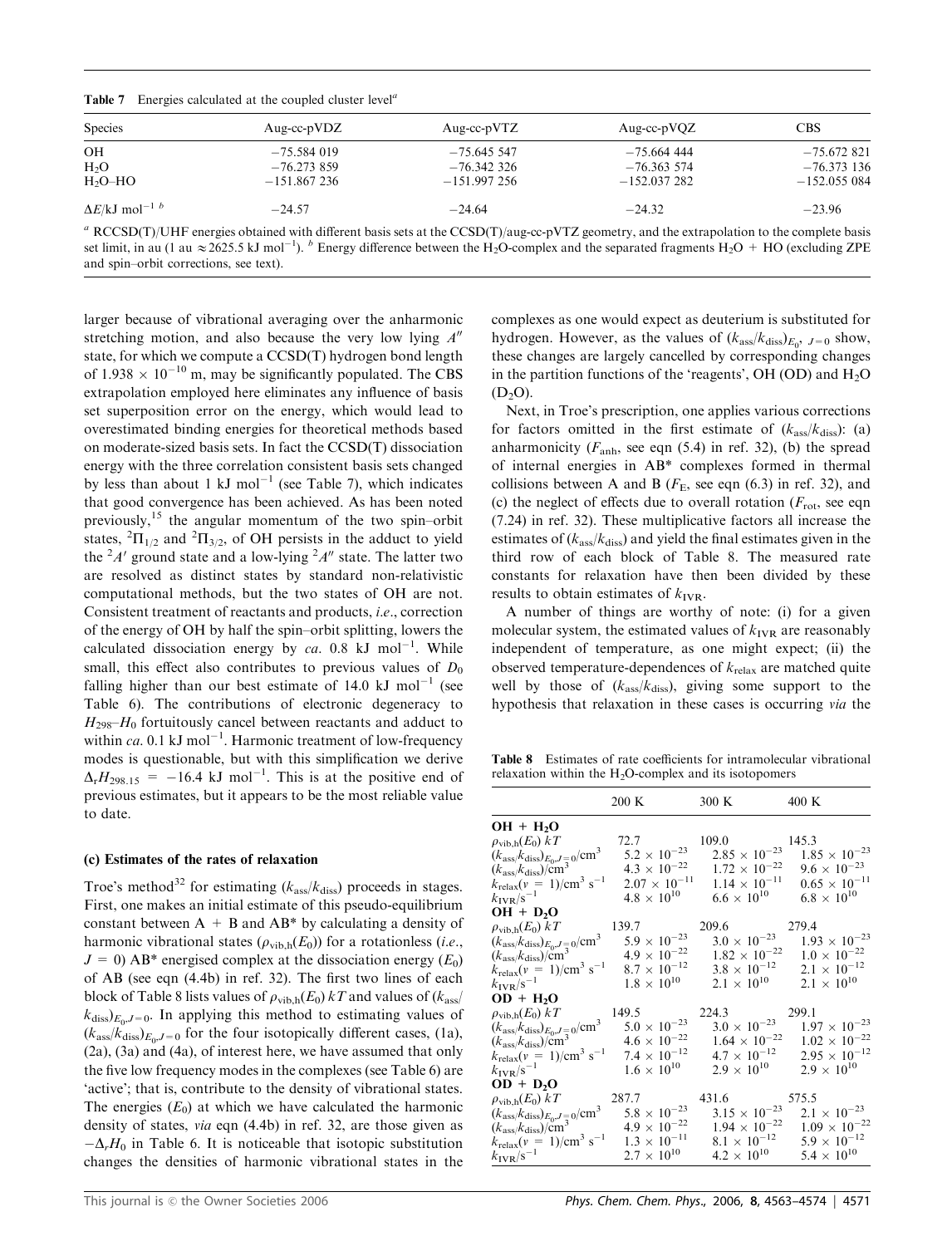transient formation of hydrogen-bonded complexes; (iii) there are significant differences between the values of  $k_{\text{IVR}}$  for different molecular systems with those for the 'like-isotope' pairs,  $OH + H<sub>2</sub>O$  and  $OD + D<sub>2</sub>O$ , being somewhat larger than those for the 'unlike-isotope' pairs,  $OH + D<sub>2</sub>O$  and  $OD + H<sub>2</sub>O$ . These differences are discussed further in the next section.

## 6. Discussion and conclusions

Reactions of  $O(^{1}D)$  were used to produce vibrationally excited OH and OD for all of the measurements on processes (2a, 2b), (3a, 3b) and (4a, 4b), and for two of the measurements on (1a). As discussed previously, when reactions of  $O(^1D)$  are used to generate vibrationally excited OH (OD) significant errors may arise in the derived rate coefficients, because fits to the traces of LIF signals of OH( $v = 1$ ) and OD( $v = 1$ ) may be affected by OH and OD cascading down from higher levels into  $(v = 1)$ . These effects have been estimated, via simple numeric modelling of the kinetics, to cause a potential error of ca. 8% when  $O(^1D)$  + H<sub>2</sub>O is employed to generate vibrationally excited OH. In this regard, the good agreement between the derived rate coefficients for relaxation of OH( $v = 1$ ) by H<sub>2</sub>O using different sources of vibrationally excited OH is reassuring. The potential errors for the rate coefficients for the relaxation of  $OH(v = 1)$  by D<sub>2</sub>O are similar.

The errors in the rate coefficients for removal of  $OD(v = 1)$ are larger than those for removal of  $OH(v = 1)$  because reactions of  $O(^{1}D)$  can produce OD in higher vibrational states, due to the closer spacing of the OD vibrational levels, and because the vibrational distribution of OD produced by these reactions is less well characterized than the vibrational distribution of OH produced by  $O(^1D)$  reactions. In the case of  $OH(v = 1) + D<sub>2</sub>O$ , the complication arising from 'cascading' is exacerbated because the corresponding rate coefficient for removal of  $OD(v = 2)$  is only a factor of 1.6 larger than that for relaxation of  $OD(v = 1)$ . This makes the temporal profiles of  $OD(v = 1)$  quite difficult to fit. Thus, our measured rate coefficients for removal of  $OD(v = 1)$  by H<sub>2</sub>O and D<sub>2</sub>O have errors of up to 20 and 30%, respectively, due to this effect.

Next, we compare our results with those obtained, many years ago, on the relaxation of  $HF(v = 1)$  by  $H_2O$  and  $D_2O$ . Unfortunately, only room temperature measurements are available for these systems and there are no data on the corresponding  $DF(v = 1) + H_2O$ ,  $D_2O$  systems. For both  $HF(v = 1) + H<sub>2</sub>O$  and  $HF(v = 1) + D<sub>2</sub>O$ , Hancock and Green<sup>9</sup> determined a relaxation rate coefficient of  $1.25 \times 10^{-10}$ cm<sup>3</sup> molecule<sup>-1</sup> s<sup>-1</sup> and the result for HF( $v = 1$ ) + H<sub>2</sub>O was supported by Frost et  $al$ .<sup>11</sup> who reported an identical value of the rate coefficient. A comparison between the vibrational relaxation of OH and HF is interesting because of the similarities between the two species. Thus, the  $v = 1 \rightarrow v = 0$ vibrational transition energy in HF is equivalent to 3958.4  $\text{cm}^{-1}$  (in OH it is 3569.6 cm<sup>-1</sup>) and HF has a dipole moment of 1.826 D (OH: 1.668 D).<sup>26</sup> However, the dissociation energy of the hydrogen bond in H<sub>2</sub>O–HF is given<sup>41</sup> as  $D_e = 42.9$  kJ mol<sup>-1</sup> and  $D_0 = 34.3 \text{ kJ mol}^{-1}$ , values that are significantly larger than the corresponding quantities for  $H_2O-HO$  (see

Tables 1 and 6). It seems reasonable to suppose that relaxation in both these systems is facilitated by the transient formation of hydrogen-bonded complexes. However, the more strongly bound  $H_2O$ –HF complex probably survives long enough with respect to re-dissociation to  $H_2O + HF(v = 1)$  to allow most of the complexes to undergo IVR with the result that the rate coefficient for relaxation is closer to that for formation of the complexes than in the case of  $H_2O + OH(v = 1)$ .

A second useful comparison is with our earlier results on the relaxation of  $OH(v = 1)$  and  $OD(v = 1)$  by  $HNO<sub>3</sub>$  and DNO3. <sup>12</sup> Those previous results are similar to those reported in the present paper in three respects. Firstly, the rate coefficients at 298 K for the relaxation of OH( $v = 1$ ) by HNO<sub>3</sub>, of  $OH(v = 1)$  by DNO<sub>3</sub>, of OD( $v = 1$ ) by HNO<sub>3</sub> and OD( $v = 1$ ) by  $DNO<sub>3</sub>$  are factors of 2.0, 1.5, 1.6 and 2.2 larger than those shown in Table 5 for the corresponding relaxation process in the OH( $v = 1$ ), OD( $v = 1$ ) + H<sub>2</sub>O, D<sub>2</sub>O system. Secondly, as the numbers in the previous sentence indicate, the relative values of the rate coefficients for different isotopic pairs are rather similar. Thirdly, the temperature dependences of the two sets of rate constants are also similar. Thus, the values of the parameter *n* given in the last column of Table 5 (1.47, 2.04, 1.63 and 1.14) can be compared with those of 1.8, 2.6, 2.4 and 2.2 for the relaxation of OH( $v = 1$ ) by HNO<sub>3</sub>, of OH( $v = 1$ ) by DNO<sub>3</sub>, of OD( $v = 1$ ) by HNO<sub>3</sub> and of OD( $v = 1$ ) by DNO<sub>3</sub>, respectively.

We have argued in the previous section that the large values of the rate coefficients for relaxation of  $OH(v = 1)$  and  $OD(v = 1)$  in collisions with H<sub>2</sub>O and D<sub>2</sub>O and the rather strong negative dependence of these rate coefficients on temperature are at the very least consistent with relaxation via transient hydrogen-bonded complexes, such as  $H_2O$ –HO. In the two cases of OH( $v = 1$ ) + H<sub>2</sub>O and OD( $v = 1$ ) + D<sub>2</sub>O, it is possible that vibrational relaxation occurs, without the formation of weakly-bound complexes, by near-resonant vibration–vibration (V–V) energy exchange in direct collisions; that is,

$$
OH(v = 1) + H_2O \rightarrow OH(v = 0) + H_2O(v_1 \text{ or } v_3);
$$
  
\n
$$
(\Delta E/hc = +87 \text{ or } 186 \text{ cm}^{-1})
$$
\n(5)

$$
OD(v = 1) + D_2O \rightarrow OD(v = 0) + D_2O(v_1 \text{ or } v_3);
$$
  

$$
(\Delta E/hc = +39 \text{ or } 157 \text{ cm}^{-1})
$$
 (6)

However, for OH( $v = 1$ ) + D<sub>2</sub>O and OD( $v = 1$ ) + H<sub>2</sub>O, any vibrational exchange channels involving single quantum transitions in  $D_2O$  and  $H_2O$  are far from resonant and, in the second case, also strongly endothermic. Given that relaxation remains rapid even in these cases, it seems that relaxation via hydrogen-bonded complexes is the most likely mechanism in all four cases. This is consistent with the similarity of the temperature-dependence for all four processes which, in the Troe-type calculations that we have presented, is attributable to the temperature-dependence of the factor  $(k<sub>ass</sub>/k<sub>diss</sub>)$  and depends, in turn, on the strong dependence of  $k_{\text{diss}}$  on the internal energy of the complex. If V–V energy exchange in direct collisions was contributing significantly to the relaxation in processes (1a) and (4a), we would expect their rate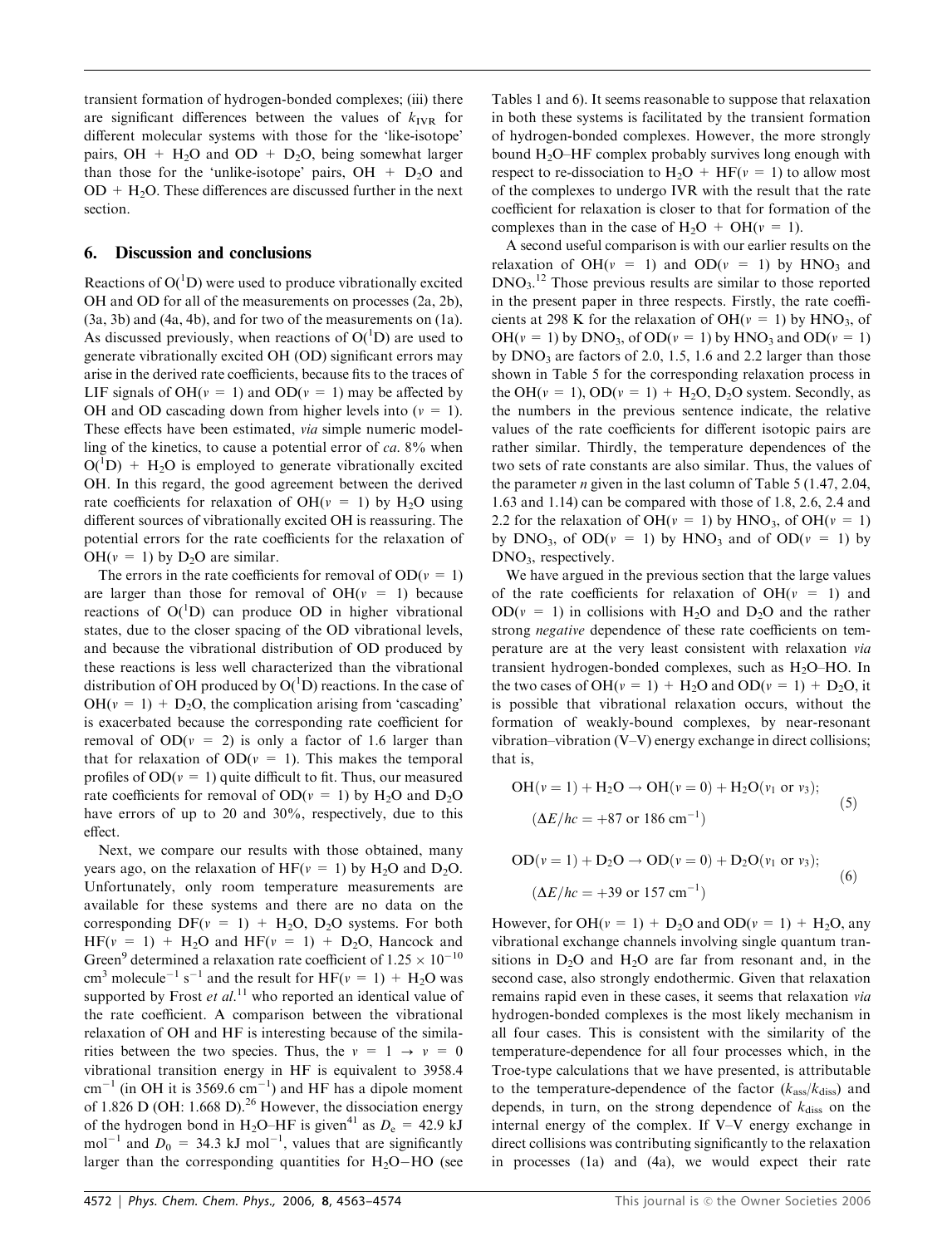coefficients to have a noticeably smaller temperature-dependence than those for the slower, non-resonant processes (2a) and (3a). This is not what we observe.

At ca. 298 K, the rate constants for relaxation of OH( $v = 2$ ) by  $D_2O$ , of  $OD(v = 2)$  by  $H_2O$  and of  $OD(v = 2)$  by  $D_2O$  (see Table 3) are factors of ca. 3.9, 3.0 and 1.6, respectively, larger than the corresponding rate coefficients for relaxation of  $OH(v = 1)$  and  $OD(v = 1)$ . This acceleration probably reflects a faster rate of IVR as a result of the increased excitation and anharmonicity in the OH (OD) vibration.

The calculations presented in the previous section suggest that, although the rates of IVR are similar in all the isotopically different systems that we have studied,  $k_{\text{IVR}}$  for H<sub>2</sub>O–HO  $(v = 1) > k_{IVR}$  for D<sub>2</sub>O–DO( $v = 1$ )  $> k_{IVR}$  for H<sub>2</sub>O–DO  $(v = 1) \approx k_{IVR}$  for D<sub>2</sub>O–HO( $v = 1$ ). This ordering indicates that IVR is (slightly) favoured in isotopically 'non-mixed' systems, an effect that may reflect the possibility of nearresonant vibrational energy exchange within the  $H_2O-HO$  $(v = 1)$  and  $D_2O-DO(v = 1)$  complexes. Alternatively, it might result from some participation of the direct near-resonant V–V processes represented by processes (5) and (6).

The only direct measurements of IVR rates in complexes involving  $OH(v > 0)$  are those of Lester and her coworkers.42–44 They generate weakly bound complexes in low temperature jet expansions and perform vibrational action spectroscopy to characterise the structure and dynamics of these species. They have not carried out experiments on the hydrogen-bonded complexes formed between OH radicals and H2O. The only hydrogen-bonded complexes whose dynamics they have investigated are those formed between OH and  $CO<sup>42</sup>$ (and  $OD + OC$ )<sup>43</sup> and OH and  $C_2H_2$ <sup>44</sup> Their experiments can measure vibrational predissociation lifetimes  $< 0.15$  ns, from observations of spectroscopic linewidths, or  $>$  5 ns from direct time-domain measurements. It appears that the time scale for the overall decay of the OH( $v = 2$ )–OC complexes<sup>42b</sup> lies between these values. In comparing IVR rates inferred from our experiments and those determined from Lester's experiments one should bear in mind that the complexes in her group's experiments are internally 'cold', apart from the specific excitation of the OH (OD) stretch, whereas the complexes formed in collisions, as in our experiments, will have energy released into the low frequency vibrational modes of the complex as a consequence of the formation of the hydrogen bond.

To summarise, we have measured rate coefficients for the vibrational relaxation of OH( $v = 1$ ) and OD( $v = 1$ ) by H<sub>2</sub>O and  $D_2O$  at temperatures between 251 and 390 K, and for the vibrational relaxation of OH( $v = 2$ ) by D<sub>2</sub>O and OD( $v = 2$ ) by  $H_2O$  and  $D_2O$  at *ca.* 298 K. On the bases of the magnitude of the rate coefficients for relaxation of  $OH(v = 1)$  and  $OD(v = 1)$  and their temperature-dependence, we propose that relaxation involves the transient formation of hydrogenbonded complexes which can undergo intramolecular vibrational redistribution at a rate competitive with their re-dissociation. We have modelled this process for the isotopically different systems using the results of new ab initio calculations and a method, due to Troe, for treating processes that proceed via complex formation. These calculations suggest that the measured rates of relaxation will be reproduced

if the rate coefficients for IVR range from  $ca. 8 \times 10^{10} \text{ s}^{-1}$  in the H<sub>2</sub>O–HO( $v = 1$ ) complex to *ca*. 2  $\times$  10<sup>10</sup> s<sup>-1</sup> in the  $D_2O-HO(v = 1)$  complex.

#### Acknowledgements

This work in Boulder was funded in part by the NASA Upper Atmosphere Program. D.C.M. acknowledges an NSF graduate research fellowship. P.M. thanks the R. A. Welch Foundation (Grant B-1174), the UNT Faculty Research Fund and the National Center for Supercomputing Applications (Grant CHE000015N) for support.

#### **References**

- 1 J. T. Yardley, Introduction to Molecular Energy Transfer, Academic Press, New York, 1980.
- 2 (a) K. Glänzer and J. Troe, J. Chem. Phys., 1975, 63, 4352; (b) M. Quack and J. Troe, Ber. Bunsen-Ges. Phys. Chem., 1977, 81, 160; (c) R. P. Fernando and I. W. M. Smith, Chem. Phys. Lett., 1979, 66, 218; (d) R. P. Fernando and I. W. M. Smith, J. Chem. Soc., Faraday Trans. 2, 1981, 77, 459.
- 3 I. W. M. Smith and M. D. Williams, J. Chem. Soc., Faraday Trans. 2, 1985, 81, 1849.
- 4 L. D'Ottone, D. Bauer, P. Campuzano-Jost, M. Fardy and A. J. Hynes, Faraday Discuss., 2005, 130, 111.
- 5 J. Brunning, D. W. Derbyshire, I. W. M. Smith and M. D. Williams, J. Chem. Soc., Faraday Trans. 2, 1988, 84, 105.
- 6 M. A. Blitz, K. J. Hughes and M. J. Pilling, J. Phys. Chem. A, 2003, 107, 1971.
- 7 I. W. M. Smith, J. Chem. Soc., Faraday Trans., 1997, 93, 3741.
- 8 (a) J. F. Bott and N. Cohen, J. Chem. Phys., 1973, 58, 4539; (b) J. F. Bott and N. Cohen, J. Chem. Phys., 1974, 61, 681.
- 9 J. K. Hancock and W. H. Green, J. Chem. Phys., 1972, 57, 4515. 10 J. A. Blauer, W. C. Solomon, L. H. Sentman and T. W. Owen,
- J. Chem. Phys., 1972, 57, 3277.
- 11 R. J. Frost, D. S. Green, M. K. Osborn and I. W. M. Smith, Int. J. Chem. Kinet., 1986, 18, 885.
- 12 D. C. McCabe, S. S. Brown, M. K. Gilles, R. K. Talukdar, I. W. M. Smith and A. R. Ravishankara, J. Phys. Chem. A, 2003, 107, 7762.
- 13 S. S. Brown, J. B. Burkholder, R. K. Talukdar and A. R. Ravishankara, J. Phys. Chem. A, 2001, 105, 1605.
- 14 Y. Ohshima, K. Sato, Y. Sumiyoshi and Y. Endo, J. Am. Chem. Soc., 2005, 127, 1108.
- 15 C. S Brauer, G. Sedo, E. M. Grumstrup, K. R. Leopold, M. D. Marshall and H. O. Leung, Chem. Phys. Lett., 2005, 401, 420.
- 16 (a) V. S. Langford, A. J. McKinley and T. I. Quickenden, J. Am. Chem. Soc., 2000, 122, 12859; (b) P. D. Cooper, H. G. Kjaergaard, V. S. Langford, A. J. McKinley, T. I. Quickenden and D. P. Schofield, J. Am. Chem. Soc., 2003, 125, 6048.
- 17 (a) H. J. Deyerl, A. K. Luong, T. G. Clements and R. E. Continetti, Faraday Discuss., 2000, 115, 147; (b) D. W. Arnold, C. Xu and D. M. Neumark, J. Chem. Phys., 1995, 102, 6088.
- 18 (a) H. Basch and S. Hoz, J. Phys. Chem. A, 1997, 101, 4416; (b) M. R. Hand, C. F. Rodriquez, I. H. Williams and G. G. Balint-Kurti, J. Phys. Chem. A, 1998, 102, 5958; (c) K. S. Kim, H. S. Kim, J. H. Jang, B. J. Mhin, Y. M. Xie and H. F. Schaefer, J. Chem. Phys., 1991, 94, 2057; (d) L. Masgrau, A. Gonzalez-Lafont and J. M. Lluch, J. Phys. Chem. A, 1999, 103, 1044; (e) T. Uchimaru, A. K. Chandra, S. Tsuzuki, M. Sugie and A. Sekiya, J. Comput. Chem., 2003, 24, 1538; (f) B. Wang, H. Hou and Y. Gu, Chem. Phys. Lett., 1999, 303, 96; (g) Y. Xie and H. F. Schaefer, J. Chem. Phys., 1993, 98, 8829; (h) Z. Zhou, Y. Qu, A. Fu, B. Du, F. He and H. Gao, Int. J. Quantum Chem., 2002, 89, 550.
- 19 S. Aloisio and J. S. Francisco, Acc. Chem. Res., 2000, 33, 825.
- 20 G. L. Vaghjiani and A. R. Ravishankara, J. Phys. Chem., 1989, 93, 1948.
- 21 G. Ondrey, N. van Veen and R. Bersohn, J. Chem. Phys., 1983, 78, 3732.